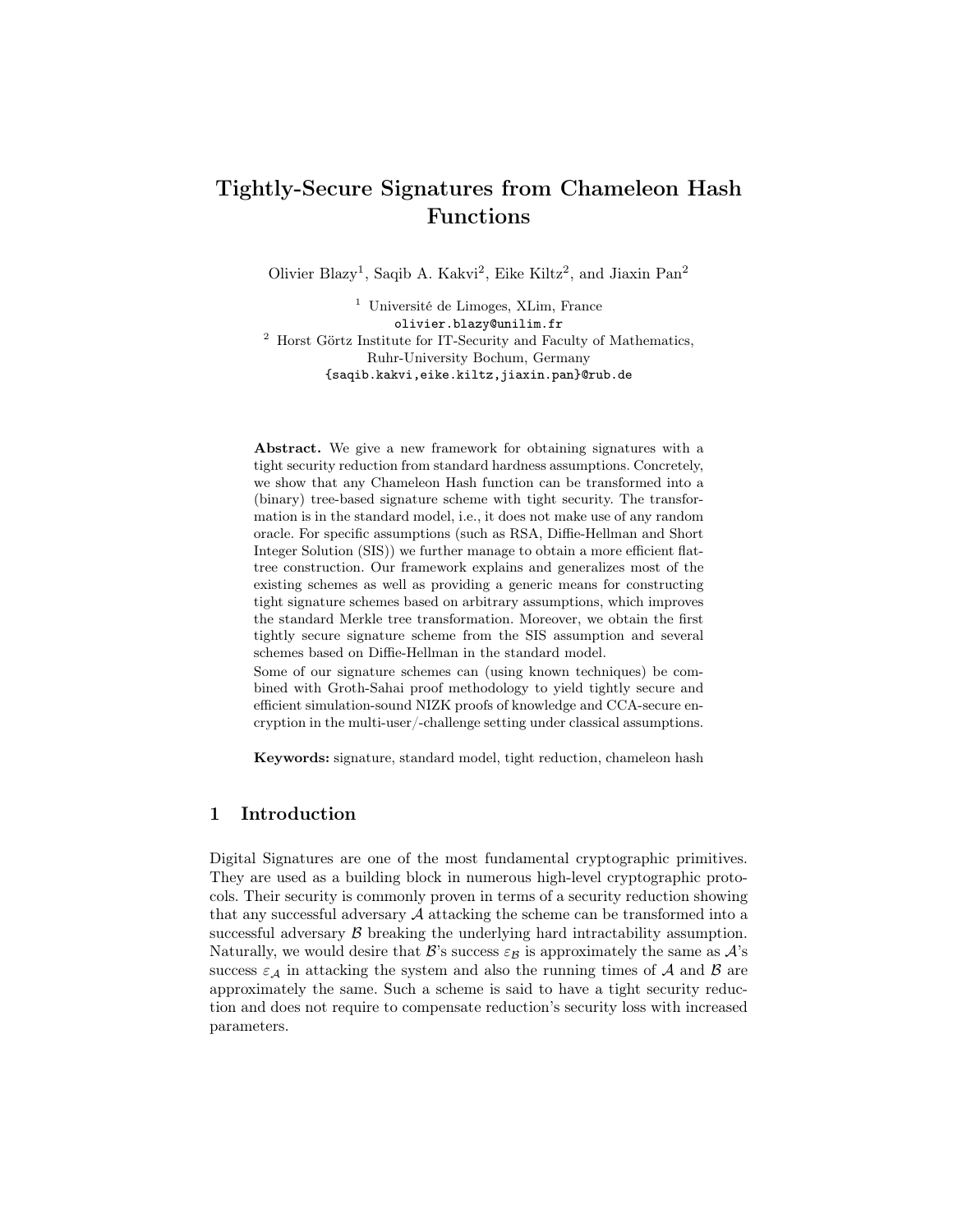#### 2 O. Blazy, S. Kakvi, E. Kiltz, and J. Pan

Signature schemes with a tight security reduction are known based on standard intractability assumptions such as the RSA [\[6\]](#page-16-0) or the (bilinear) Computational Diffie-Hellman (CDH) assumption [\[25\]](#page-17-0). However, their security can only be proven in the random oracle model [\[5\]](#page-16-1) with all its limitations (e.g., [\[14,](#page-16-2)[21\]](#page-16-3)).

Standard Model Signatures. We now discuss signature schemes in the standard model (i.e., without using random oracles). On the one hand, there exist signature schemes with a tight security reduction (e.g., [\[18,](#page-16-4)[44\]](#page-18-0)) but they usually rely on specific relatively strong " $q$  assumptions," such as the Strong (or, Flexible) RSA assumption [\[20\]](#page-16-5) and the q-Diffie-Hellman Inversion Assumption  $(q$ -CDHI) [\[10\]](#page-16-6).<sup>[3](#page-1-0)</sup> On the other hand, known signature schemes from "standard assumptions" (i.e., general assumptions such as the one-wayness of trapdoor permutations [\[43,](#page-18-1)[27](#page-17-1)[,22\]](#page-17-2) or more specific assumptions such as the RSA assumption [\[32](#page-17-3)[,31\]](#page-17-4) , the CDH assumption [\[45\]](#page-18-2), or the Short Integer Solution (SIS) assumption [\[15](#page-16-7)[,38\]](#page-17-5)) have non-tight security reductions, meaning their security reduction loses a multiplicative factor of  $q$ , which is the maximal number of established signatures. Since  $q$  can be as large as  $2^{40}$ , this security loss can have a dramatic impact on the scheme's parameters.

To the best of our knowledge, there are only a few exceptions to the above. The flat d-ary tree-based signature scheme by Cramer and Damgård [\[19\]](#page-16-8) from almost two decades ago is based on a standard assumption (the RSA assumption) and (even though not explicitly mentioned in [\[19\]](#page-16-8)) the security reduction is tight. In follow-up papers [\[16\]](#page-16-9) and [\[13\]](#page-16-10) extend their methods to an assumption related to factoring and CDH, respectively. Hofheinz and Jager [\[30\]](#page-17-6) proposed a binary tree-based construction from the Linear (LIN) assumption. More recently, works on identity-based encryption [\[9](#page-16-11)[,17\]](#page-16-12) imply tight signatures from LIN.

#### 1.1 Our contributions

OVERVIEW. In this work we revisit the question of construction standard-model signatures with a tight security reduction. Our main result shows that, surprisingly, tightly-secure signatures can be constructed from any Chameleon Hash function CHF. Our transformation is based on binary trees and hence a signature contains  $\lambda$  Chameleon Hashes plus  $\lambda$  elements from the randomness space of CHF, where  $\lambda$  is the security parameter. As tightly secure Chameleon Hash functions exist from generic primitives such as claw-free permutations (CFP) [\[35\]](#page-17-7),  $\Sigma$  protocols [\[4\]](#page-16-13) and specific assumptions such as the RSA [\[32\]](#page-17-3), the factoring (FAC) [\[35\]](#page-17-7), and the discrete logarithm (DLOG) [\[35\]](#page-17-7) assumptions, we immediately obtain a number of new signature schemes with tight security reductions. We improve the well-known Merkle tree construction [\[37\]](#page-17-8) and its variant [\[41\]](#page-18-3) in the sense that our signature size is the same as the original Merkle tree construction, but our security loss is independent of the number of signing queries.

<span id="page-1-0"></span><sup>&</sup>lt;sup>3</sup> In q-assumptions an adversary is provided with  $q$  (polynomially many) random "solved instances" and has to compute a new solved instance. Examples are the strong RSA and the q-Diffie-Hellman Inversion assumptions. Both are considerably stronger than their "non-q" counterparts.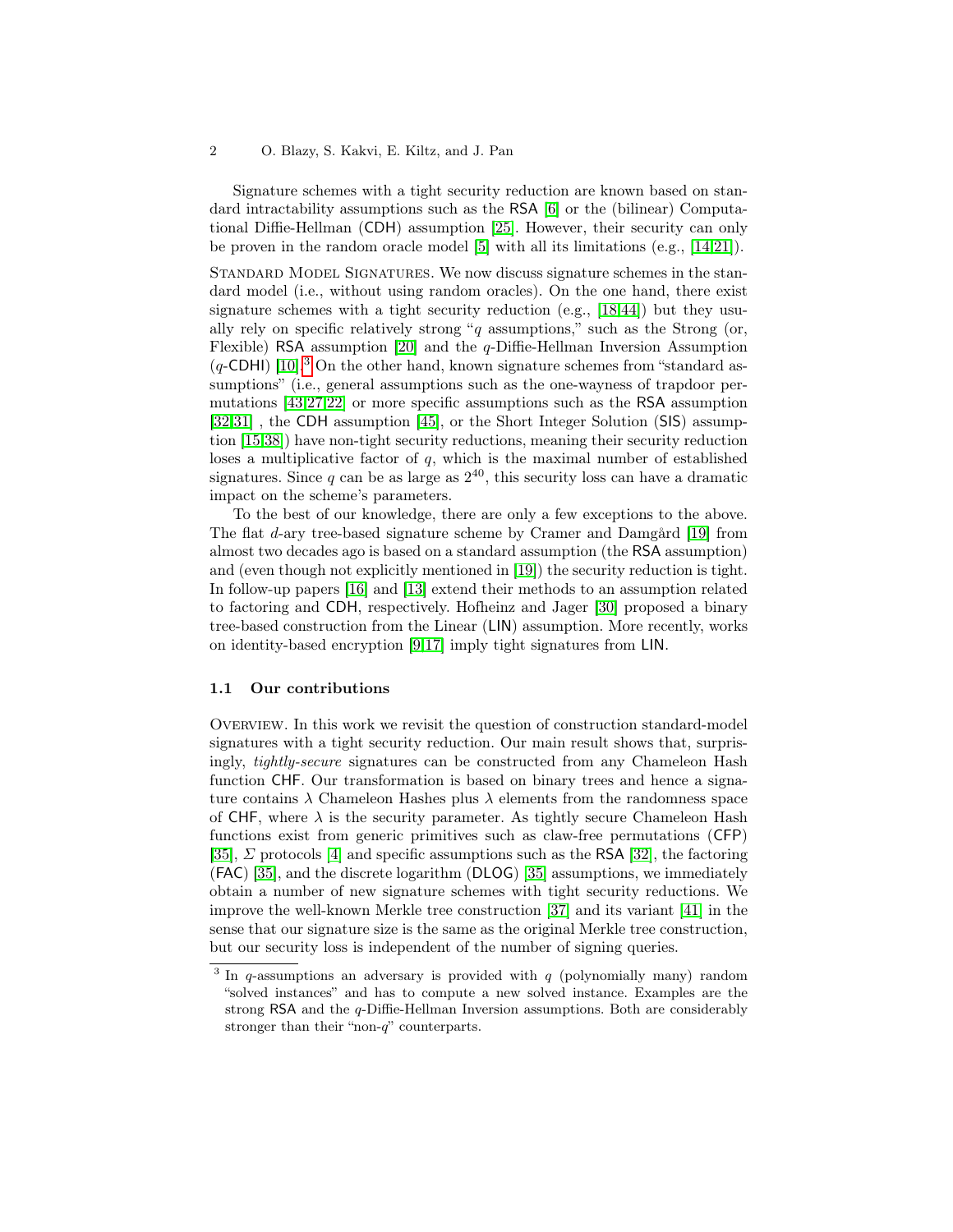In fact, our transformation can be generalized to flat-tree signatures with improved efficiency. From a general primitive called d-time two-tier signatures **TTSig** (a generalization of two-tier signatures [\[7\]](#page-16-14) to any  $d \ge 1$ ), we build flat  $d$ -ary (instead of binary, 2-ary) trees via our second transformation  $d$ -Tree, such that a signature only contains  $O(\lambda/\log d)$  many elements. Whereas Chameleon Hash functions only imply one-time two-tier signatures, for specific assumptions such as RSA, CDH and SIS we are able to construct efficient d-time two-tier signatures, hence also d-ary tree signatures. Our reduction loses a factor of d which is still (almost) tight as d is generally assumed to be small and, in particular, is independent of the number of signing queries. See Figure [1](#page-2-0) for a schematic overview of our transformations.

We stress that while all our schemes are only secure in a non-adaptive sense (a.k.a. weak security), they can be transformed into adaptively secure signature schemes using a Chameleon Hash or a one-time signature, without losing efficiency or tightness (such transformations have been used several times  $[35, 11, 33, 40]$  $[35, 11, 33, 40]$  $[35, 11, 33, 40]$ .



<span id="page-2-0"></span>Fig. 1. Schematic overview of our constructions from the assumption level (left) over two-tier signatures (middle) to signatures (right). All implications have a tight security reduction, except the dotted line which loses a factor of d.

Interestingly, our framework also offers a theoretical explanation of almost all known tightly secure signature schemes. Our  $d$ -ary transformation  $d$ -Tree instantiated with an RSA-based d-times two-tier signature essentially equals the scheme by Cramer and Damgård [\[19\]](#page-16-8). The scheme by Hofheinz and Jager [\[30\]](#page-17-6) can be obtained by using a Chameleon Hash function based on the LIN assumption (which is given in the full version [\[8\]](#page-16-16)), it can in fact be generalized by building a chameleon hash based on any of the matrix assumptions from [\[23\]](#page-17-10). The CDH-based signature scheme from [\[13\]](#page-16-10) is a less efficient version of our construction from the f-CDHI assumption with the parameters  $f = 1$  $f = 1$ . Table 1 gives an overview over all known tightly secure signature schemes from standard assumptions. Some of our schemes are also (almost) structure preserving, a property with important applications, which we will discuss later.

DETAILS. First, we transform a Chameleon Hash into a two-tier signature and then, we show how to transform the latter into a binary tree-based signature scheme.

The concept of d-time two-tier signatures is a natural generalization of (onetime,  $d = 1$ ) two-tier signatures introduced by Bellare and Shoup [\[7\]](#page-16-14). A two-tier signature scheme is like a standard signature scheme except that the public (secret) key is split into fixed primary part ppk (psk) and a variable secondary part spk (ssk). In terms of security we require that an adversary possessing the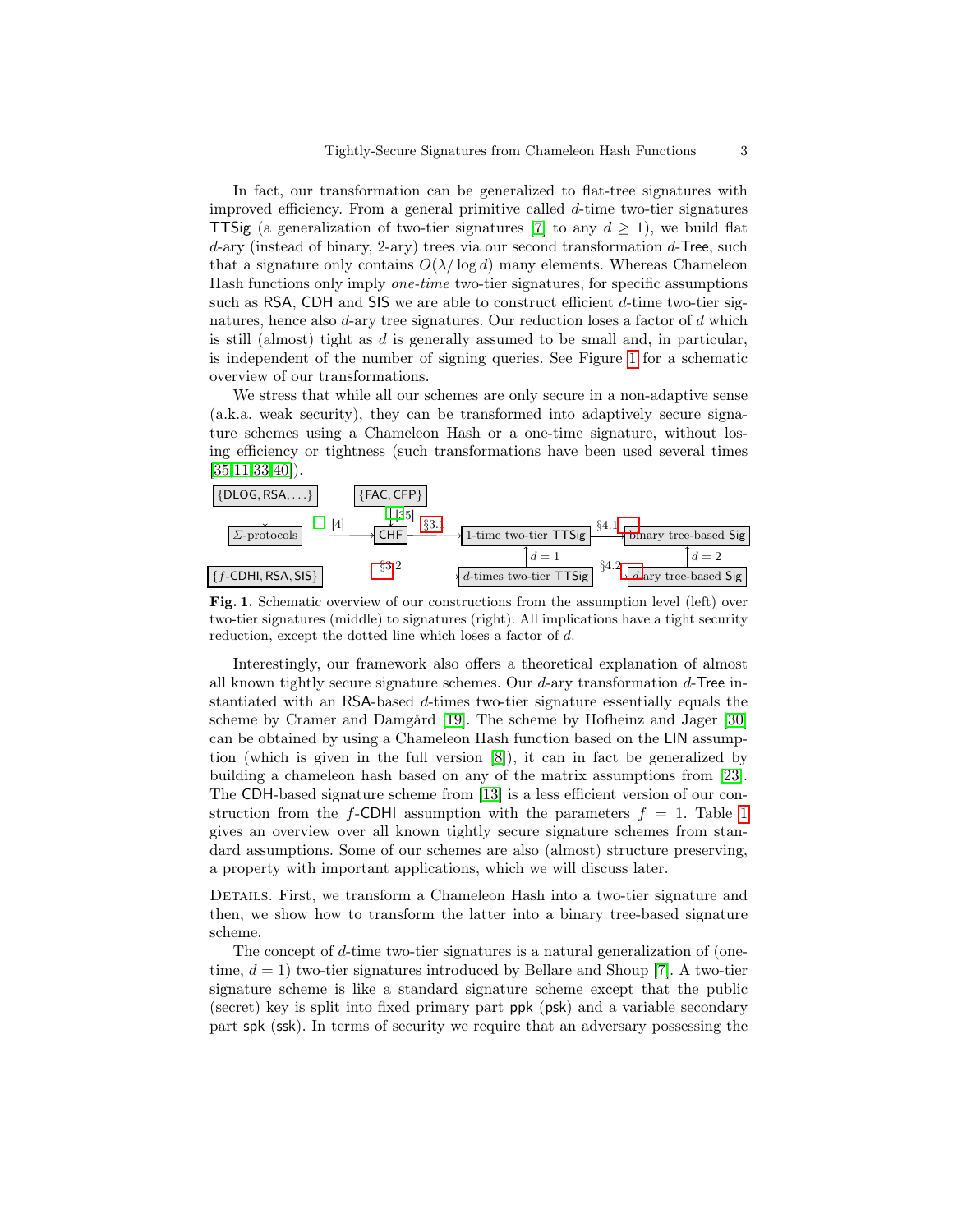| Scheme                         |                   | Origin Assumption | $ {\sf pk} $                                                  | Signature size                                             |              | Loss Structure |
|--------------------------------|-------------------|-------------------|---------------------------------------------------------------|------------------------------------------------------------|--------------|----------------|
|                                |                   |                   |                                                               |                                                            |              | preserving     |
| $BinTree + CHF_{DI,OG}$        | new               | <b>DLOG</b>       | $O(1)\times \mathbb{G}$                                       | $O(\lambda) \times (\mathbb{G} + \mathbb{Z}_p)$            | O(1)         | almost         |
| $BinTree + CHF_{\text{FAC}}$   | new               | <b>FAC</b>        | $O(1)\times\mathbb{Z}_N$                                      | $O(\lambda) \times \mathbb{Z}_N$                           | O(1)         |                |
| $BinTree + CHF_{RSA}$          | new               | <b>RSA</b>        | $O(1)\times\mathbb{Z}_N$                                      | $O(\lambda) \times \mathbb{Z}_N$                           | O(1)         |                |
| $BinTree + CHF_{IIN}$          | [30]              | LIN               | $O(1)\times \mathbb{G}$                                       | $O(\lambda) \times (\mathbb{G} + \mathbb{Z}_p)$            | O(1)         | $\sqrt{}$      |
| d-Tree+TTSig <sub>f-CDHI</sub> | new               | $f$ -CDHI         | $O(d/f) \times \mathbb{G}$                                    | $O(\lambda/\log(d)) \times (\mathbb{G} + \mathbb{Z}_p)$    | O(d)         | almost         |
| $d$ -Tree+TTSig <sub>RSA</sub> | $\left[19\right]$ | <b>RSA</b>        | $O(d) \times \mathbb{Z}_N$                                    | $O(\lambda/\log(d)) \times \mathbb{Z}_N$                   | O(d)         |                |
| $d$ -Tree+TTSig <sub>SIS</sub> | new               | SIS               | $O(d) \times \mathbb{Z}_p^{(\lambda \times \lambda \log(p))}$ | $O(\lambda/\log(d)) \times \mathbb{Z}_p^{\lambda \log(p)}$ | O(d)         | --             |
| BKP14                          | [9]               | $k$ -LIN          | $O(\lambda k^2) \times \mathbb{G}$                            | $O(k) \times \mathbb{G}$                                   | $O(\lambda)$ | almost         |
| CW13                           | [17]              | $k$ -LIN          | $O(\lambda k^2) \times \mathbb{G}$                            | $O(k) \times \mathbb{G}$                                   | $O(\lambda)$ | almost         |

<span id="page-3-0"></span>Table 1. Comparison between known tightly-secure signature schemes from standard (non-q) assumptions, where  $\lambda$  is the security parameter.

primary public key and having access to an oracle generating  $q$  independent secondary public keys, together with  $d$  signatures for each of oracle queries, cannot forge a fresh signature relative to one of the established public keys. The challenge will be to construct a d-time two-tier signature scheme with a tight (i.e., independent of  $q$ ) security reduction from a standard assumption.

- Any Chameleon Hash implies a 1-time two-tier signature scheme. While it is well-known that a Chameleon Hash implies a (standard) 1-time signature [\[40\]](#page-18-4), the novelty of our observation lies in the tight security reduction for two-tier signatures.
- We give constructions of d-time two-tier signatures for any  $d \geq 2$  with a tight security reduction from a number of standard number theoretic assumptions such as the RSA, the SIS, the CDH and the  $f$ -CDHI<sup>[4](#page-3-1)</sup> ( $1 \le f \le d$ ) assumption. The important feature of our new constructions is the constant number of elements in the secondary public key while maintaining the tight reduction.
- We show that d-time two-tier signatures imply d-ary tree-based signatures with a tight security reduction. In our construction the verification/signing keys are the primary public/secret key of the d-times two-tier signature scheme. The signer implicitly maintains a d-ary authenticated tree of height  $k = \lambda / \log(d)$ , where  $\lambda$  is the security parameter. Each internal node is assigned a secondary public/secret key, the secret key is used to authenticate the key of the  $d$  distinct children via a signature. To sign a message, the signer picks the next unused leaf and outputs the authenticated path to the leaf plus a signature of the message under the leaf's secret key.

Applications. We remark that some of our tightly secure signature schemes are almost structure preserving (cf. Table [1\)](#page-3-0) in the sense that they do not satisfy the structure preserving definition in [\[2\]](#page-15-0), but, following a similar method as Hofheinz and Jager [\[30\]](#page-17-6), these schemes can be used to build tightly-secure simulationsounds NIZK and tightly-secure encryption in the multi-user/multi-challenge setting. A discussion of this can be found in Appendix [B.](#page-20-0) We also note that our results can be used to improve the Key Agreement of Bader et al. [\[3\]](#page-16-17).

<span id="page-3-1"></span> $4$  The  $f$ -CDHI assumption is a generalization of CDH and states that given  $g, g^x, \ldots, g^{x^f}$ , it is hard to compute  $g^{1/x}$ . Note that f is small (constant) in our applications and does not depend on the number of signing queries.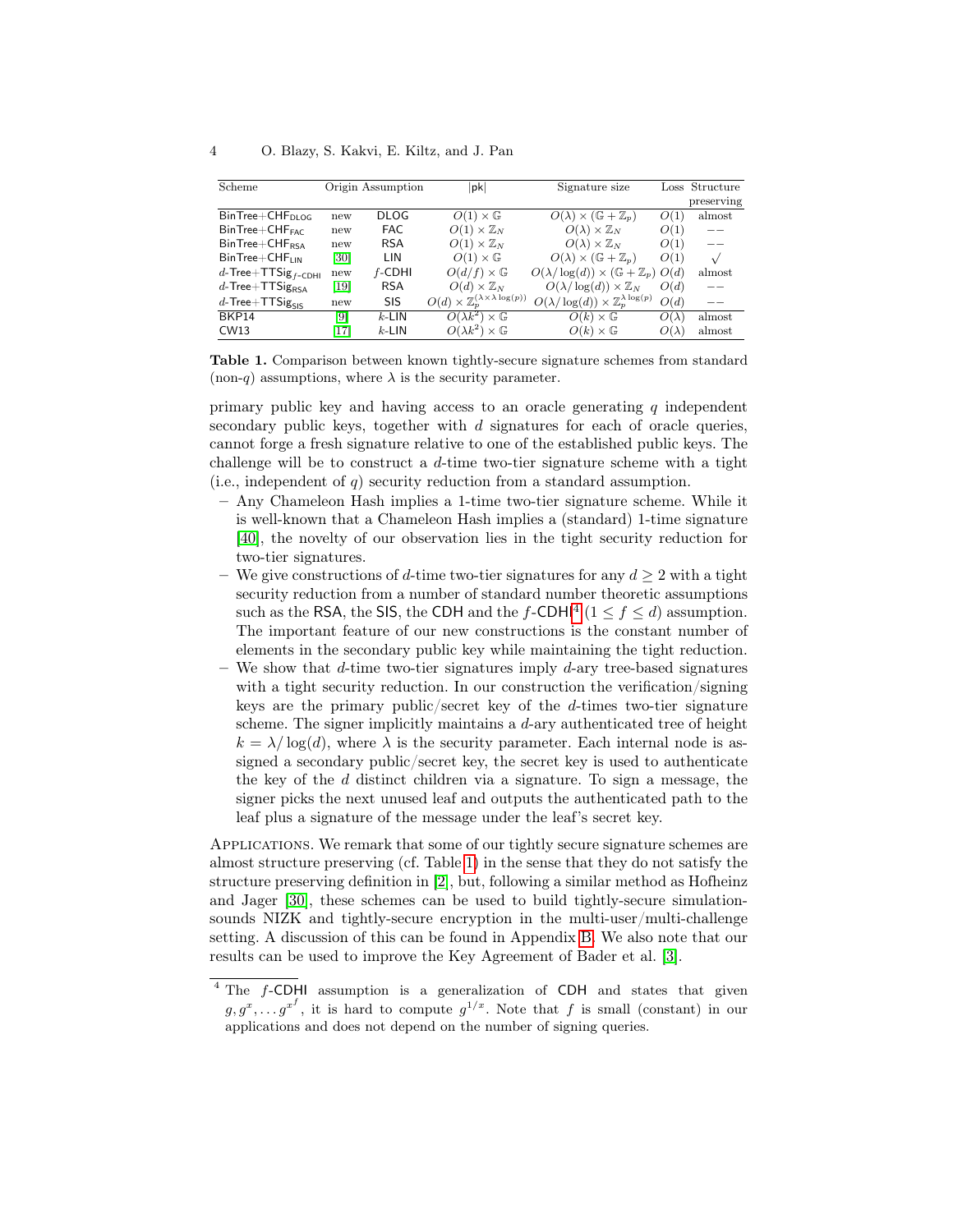OPEN PROBLEMS. Since our signature schemes contain  $O(\lambda/\log d)$  many group elements, they cannot be considered to be practical. More recently, Blazy, Kiltz and Pan [\[9\]](#page-16-11) and Chen and Wee [\[17\]](#page-16-12) proposed tightly secure identity-based encryptions from the LIN assumption independently, which imply tightly secure signature schemes with constant signature size. However, it is not clear how to extend their methods to constructing tight signatures based on the RSA assumption or any lattice assumption. Thus, obtaining a tightly secure signature scheme from the standard RSA assumption or any lattice assumption whose signatures only contain a constant number of group elements remains an open problem.

# 2 Preliminaries

## 2.1 Notation

We denote our security parameter as  $\lambda$ . For all  $n \in \mathbb{N}$ , we denote by  $1^n$  the *n*-bit string of all ones. For any element x in a set S, we use  $x \in_R S$  to indicate that we choose  $x$  uniformly random in  $S$ . All algorithms may be randomized. For any algorithm A, we define  $x \leftarrow_s A(a_1, \ldots, a_n)$  as the execution of A with inputs  $a_1, \ldots, a_n$  and fresh randomness and then assigning the output to x.

A list of classical security definitions and assumptions (CDH, f-CDHI, SIS, RSA) that we require for our results can be found in Appendix [A.](#page-18-5)

# 2.2 Signatures

<span id="page-4-0"></span>We first recall the definition of a digital signature scheme.

Definition 1 (Signature scheme). A digital signature scheme Sig with message space  $M$  is defined as a triple of probabilistic polynomial time (PPT) algo $rithms$  Sig = (Gen, Sign, Verify):

- $-$  Gen takes as an input the unary representation of our security parameter  $1^{\lambda}$ and outputs a signing key sk and verification key pk.
- Sign takes as input a signing key sk, message m and outputs a signature  $\sigma$ .
- Verify is a deterministic algorithm, which on input of a public key and a message-signature pair  $(m, \sigma)$  outputs 1 (accept) or 0 (reject).

Sig is perfectly correct if for any  $\lambda \in \mathbb{N}$ , all  $(\mathsf{pk}, \mathsf{sk}) \leftarrow_s \mathsf{Gen}(1^{\lambda})$ , all  $m \in \mathcal{M}$ , and all  $\sigma \leftarrow_{s}$  Sign(sk, m) that Verify(pk,  $m, \sigma$ ) = 1.

Some of the signature schemes we present are stateful. This means that the signer maintains a state that is updated after each execution of the signing algorithm. Fortunately, our stateful schemes can be transformed to be stateless by using the technique from [\[26\]](#page-17-11).

**Definition 2** (Security of signatures). Signature scheme Sig is  $(t, \varepsilon, q)$ -existential unforgeable under non-adaptive chosen-message attacks (EUF-NCMA) iff

$$
\Pr[\mathsf{Exp}_{\mathsf{Sig},\mathcal{F},q}^{\mathsf{EUF-NCMA}}(\lambda)=1]\leq \varepsilon
$$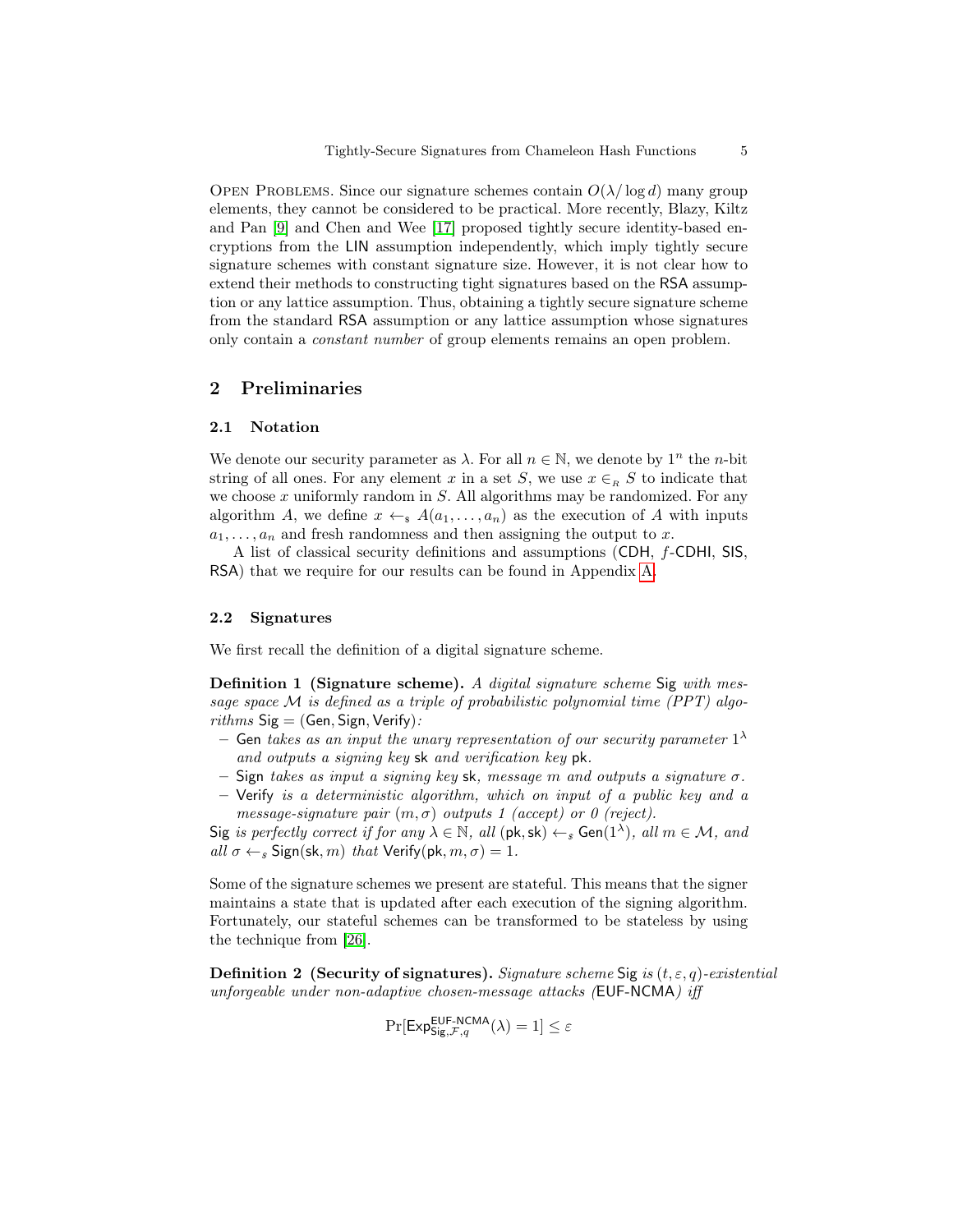holds for any PPT adversary  $\mathcal F$  with running time t, where  $\mathsf{Exp}_{\mathsf{Sig},\mathcal F,q}^{\mathsf{EUF-NCMA}}(\lambda)$  is defined in Table [2.](#page-5-0) The existential unforgeability under chosen-message attacks is defined in the similar way.

| <b>Experiment</b> $Exp_{Sig,\mathcal{F},g}^{EUF-NCMA}(\lambda)$                       | <b>Experiment</b> $\overline{\text{Exp}}_{\text{Sig. F.g}}^{\text{EUF-CMA}}(\lambda)$                                  |
|---------------------------------------------------------------------------------------|------------------------------------------------------------------------------------------------------------------------|
| $\mathcal{Q} := (m_1, \ldots, m_q) \leftarrow_s \mathcal{F}(1^{\lambda});$            | $(pk, sk) \leftarrow s$ Gen $(1^{\lambda})$ ;                                                                          |
| $(pk, sk) \leftarrow s$ Gen $(1^{\lambda})$ ;                                         | $ (m^*, \sigma^*) \leftarrow_{\rm s} \mathcal{F}^{\text{OSign}(\cdot)}(\text{pk})$ , where the oracle                  |
| $ \sigma_i \leftarrow \mathsf{s}$ Sign(sk, $m_i$ ) for $i = 1, \ldots, q$ ;           | $ 0\text{Sign}(\cdot)  := \text{Sign}(\text{sk}, \cdot)$                                                               |
| $ (m^*, \sigma^*) \leftarrow_s \mathcal{F}(\mathsf{pk}, \sigma_1, \ldots, \sigma_q);$ | If Verify(pk, $m^*, \sigma^*$ ) = 1 and $m^* \notin \mathcal{Q} := \{m_1, \ldots, m_q\}$                               |
|                                                                                       | If Verify(pk, $m^*, \sigma^*$ ) = 1 and $m^* \notin \mathcal{Q}$ where $m_i$ is the <i>i</i> -th query, then return 1; |
| then return 1, else return 0.                                                         | else return 0.                                                                                                         |

<span id="page-5-0"></span>Table 2. EUF-NCMA and EUF-CMA experiments for the signature scheme.

We also consider a stronger security notion than  $EUF$ , namely strong unforgeability, SUF. In the strong unforgeability experiment, the adversary is allowed to forge a new signature on a message for which he has already seen a signature on. To accommodate this, we adjust our list  $\mathcal{Q} := \{(m_1, \sigma_1), \ldots, (m_a, \sigma_a)\}\.$  Furthermore for the valid forgery, we require  $(m^*, \sigma^*) \notin \mathcal{Q}$ . This stronger notion applies for both adaptive and non-adaptive definitions, which we refer to as SUF-CMA and SUF-NCMA respectively.

#### 2.3 Two-Tier Signatures

We now present a generalization of two-tier signature schemes, due to Bellare and Shoup [\[7\]](#page-16-14). In a two-tier signature scheme, the key generation algorithm is split into two algorithms, the primary and secondary key generation algorithms. The primary key is static and used for all signatures. The secondary key is ephemeral and used for only one or many messages. To generate the signature, we need both a primary and secondary key. In the original definition [\[7\]](#page-16-14), each secondary key was allowed to be used to sign exactly once. We generalize to allow each secondary key to be used to sign at most d messages. We refer to this generalization as the d-time two-tier signature, the constructions presented in [\[7\]](#page-16-14) are 1-time two-tier signatures.

Definition 3 (d-time two-tier signature scheme). A two-tier signature TTSig is defined as a quadruple of probabilistic algorithms (PriGen, SecGen, TTSign, TTVerify):

- $-$  PriGen $(1^{\lambda}, d)$  outputs a primary signing key psk and primary verification key ppk.
- $-$  SecGen(ppk, psk) outputs a fresh secondary verification and signing key pair (spk,ssk).
- $-$  TTSign(psk, ssk, m) outputs a signature  $\sigma$ . We denote the stateful variant by TTSign(psk, ssk,  $m; j$ ) where j is the state.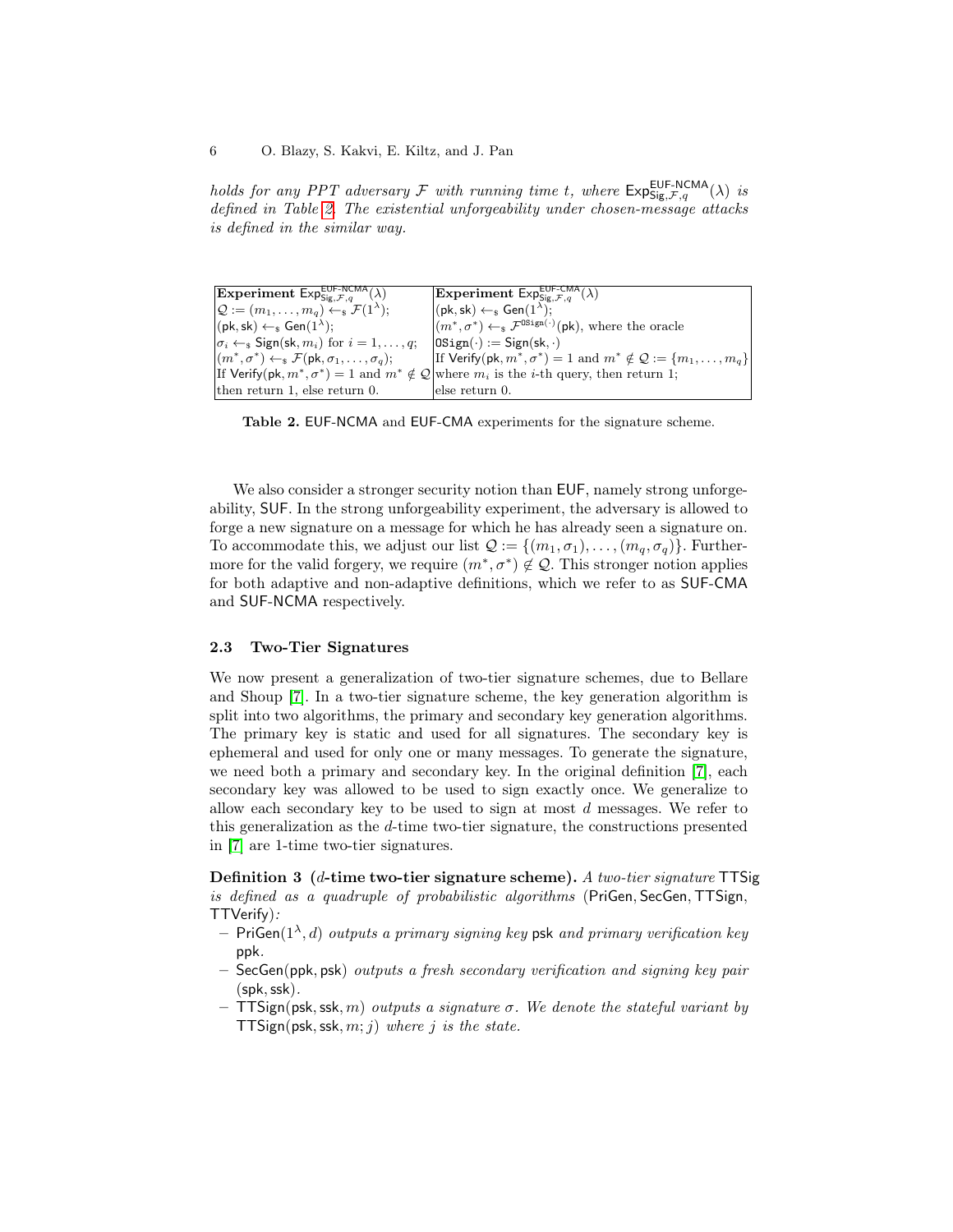– TTVerify(ppk, spk,  $m, \sigma$ ) deterministically outputs 1 (accept) or 0 (reject). We denote the stateful variant by  $TTV$ erify(ppk, spk,  $m, \sigma$ ; j) where j is the state.

Correctness is defined in a natural way as in Definition [1.](#page-4-0)

Definition 4 (Security of two-tier signatures). A two-tier signature TTSig is  $(t, q, d, \varepsilon)$ -existential unforgeable under non-adaptively chosen-message attacks  $(TT$ -EUF-NCMA) iff

$$
\Pr[\mathsf{Exp}_{\mathsf{Sig}, \mathcal{F}, q}^{\mathsf{T} \mathsf{T}\text{-}\mathsf{E}\mathsf{U} \mathsf{F}\text{-}\mathsf{N} \mathsf{C}\mathsf{M} \mathsf{A}}(\lambda, d) = 1] \leq \varepsilon
$$

holds for any PPT adversary  $\mathcal F$  with running time t, where  $\mathsf{Exp}_{\mathsf{Sig},\mathcal F,q}^{\mathsf{T} \mathsf{T}\text{-}\mathsf{E}\mathsf{U} \mathsf{F}\text{-}\mathsf{NCMA}}(\lambda,d)$ is defined in Table [3.](#page-6-0) The existential unforgeability under (adaptively) chosenmessage attacks (TT-EUF-CMA) is defined in the similar way.

| <b>Experiment ExpTT-EUF-NCMA</b> $(\lambda, d)$                                                                                                                                             | Experiment $\text{Exp}_{\text{Sig},\mathcal{F},q}^{\text{TT-EUF-CMA}}(\lambda,d)$                                   |
|---------------------------------------------------------------------------------------------------------------------------------------------------------------------------------------------|---------------------------------------------------------------------------------------------------------------------|
| $ (\mathsf{ppk}, \mathsf{psk}) \leftarrow_{\$} \mathsf{PriGen}(1^{\lambda}, d);$                                                                                                            | $(ppk, psk) \leftarrow s \text{PriGen}(1^{\lambda}, d);$                                                            |
| $ (m^*, \sigma^*, i^*) \leftarrow_{\$} \mathcal{F}^{\text{NTTSign}(\cdot)}(\text{ppk});$                                                                                                    | $(m^*, \sigma^*, i^*) \leftarrow_{\text{S}} \mathcal{F}^{\text{OSKey}(), \text{TTSign}(\cdot, \cdot)}(\text{ppk});$ |
| If TTVerify(ppk, spk <sub>i*</sub> , $m^*, \sigma^*$ ) = 1 and $m^* \notin \mathcal{Q}_{i^*}$ If TTVerify(ppk, spk <sub>i*</sub> , $m^*, \sigma^*$ ) = 1 and $m^* \notin \mathcal{Q}_{i^*}$ |                                                                                                                     |
| then return 1, else return 0.                                                                                                                                                               | then return 1, else return 0.                                                                                       |
|                                                                                                                                                                                             | $Oracle 0SKey)$                                                                                                     |
|                                                                                                                                                                                             | $i = i + 1$ and $i_i = 0$ ;                                                                                         |
|                                                                                                                                                                                             | $(spki, sski) \leftarrow s \text{SecGen}(ppk, psk);$                                                                |
| <b>Oracle NTTSign</b> $(m_1, \ldots, m_d)$                                                                                                                                                  | Return $spk_i$ .                                                                                                    |
| $ i = i + 1$ and $(\mathsf{spk}_i, \mathsf{ssk}_i) \leftarrow \mathsf{s}$ SecGen(ppk, psk);                                                                                                 | Oracle TTSign $(i', m)$                                                                                             |
| $ \sigma_i \leftarrow \mathsf{s}$ TTSign(psk, ssk <sub>i</sub> , $m_j$ ) for $j = 1, \ldots, d$ ;                                                                                           | $j_{i'} = j_{i'} + 1; m_{j_{i'}} := m$                                                                              |
| Store $(m_1, \ldots, m_d)$ in the list $Q_i$ ;                                                                                                                                              | If $j_{i'} > d$ or $(\textsf{spk}_{i'},\textsf{ssk}_{i'})$ is undefined then return $\perp$ ;                       |
| Return (spk, $\sigma_1, \ldots, \sigma_d$ ).                                                                                                                                                | $\sigma \leftarrow_{\rm s}$ TTSign(psk, ssk <sub>i'</sub> , $m_{i,j}$ ) and store $m_{i,j}$ in $\mathcal{Q}_{i'}$ ; |
|                                                                                                                                                                                             | Return $\sigma$ .                                                                                                   |

<span id="page-6-0"></span>Table 3. TT-EUF-NCMA and TT-EUF-CMA experiments for the two-tier signature scheme.

We also define the strong unforgeability of two-tier signatures, in both the adaptive case, TT-SUF-CMA, and the non-adaptive case, TT-SUF-NCMA, analogously as to how we defined it for standard signatures.

### 2.4 Chameleon Hash Functions

A Chameleon Hash Function is defined as CHF = (CHGen, CHash, Coll):

- CHGen( $1^{\lambda}$ ) outputs the hash key chk and the trapdoor td.
- CHash(chk,  $m, r$ ) outputs the hash value h.
- Coll(td,  $(m, r), \hat{m}$ ) outputs a randomness  $\hat{r}$  such that CHash(chk,  $m, r$ ) = CHash(chk,  $\hat{m}, \hat{r}$ ).

The standard security notion for Chameleon Hashes is collision resistance (coll). Formally, CHF is  $(t, \varepsilon)$ -coll if for the adversary A running in time at most t we have:

$$
\Pr\left[\begin{matrix}(\mathsf{chk},\mathsf{td})\leftarrow_{\mathsf{s}}\mathsf{CHGen}(1^{\lambda});((m_1,r_1),(m_2,r_2))\leftarrow_{\mathsf{s}}\mathcal{A}(\mathsf{chk})\\ \wedge\mathsf{CHash}(\mathsf{chk},m_1,r_1)=\mathsf{CHash}(\mathsf{chk},m_2,r_2)\wedge(m_1,r_1)\neq(m_2,r_2)\end{matrix}\right]\leq\varepsilon.
$$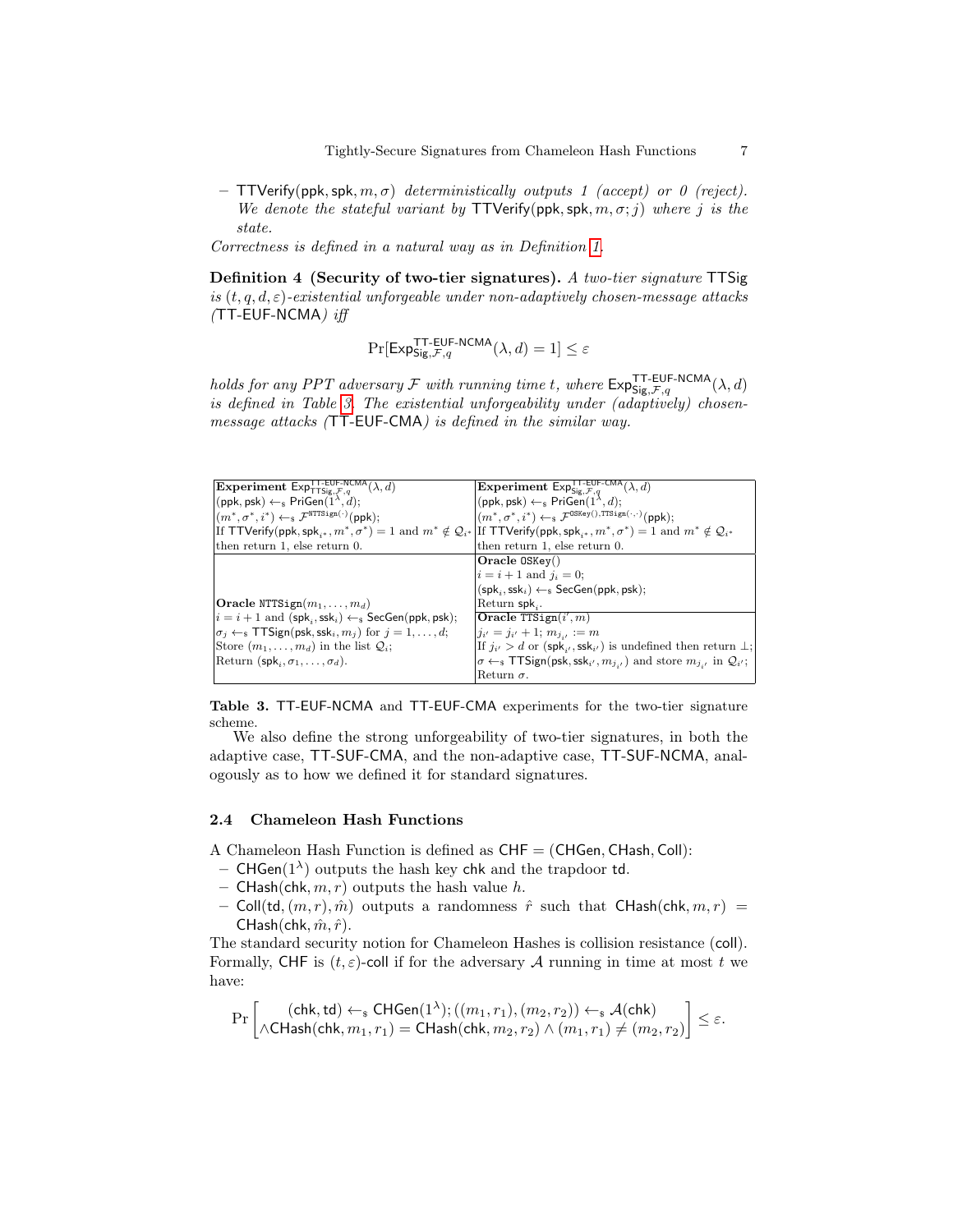However, any user in possession of the trapdoor td is able to find a collision using Coll. Additionally, Chameleon Hash functions have the uniformity property, which means the hash value leaks nothing about the message input. Formally, for all pair of messages  $m_1$  and  $m_2$  and the randomly chosen r, the probability distributions of the random variables CHash(chk,  $m_1$ , r) and CHash(chk,  $m_2$ , r) are computationally indistinguishable.

# 3 Constructions of Two-Tier Signatures

In this section we show different constructions of d-time two-tier signatures for  $d = 1$  (Section [3.1\)](#page-7-0) and  $d \geq 2$  (Section [3.2\)](#page-8-0).

### <span id="page-7-0"></span>3.1 Construction from any Chameleon Hash function

We construct a non-adaptively strongly secure one-time two-tier signature  $TTSig_{CHF}$  $=$  (PriGen, SecGen, TTSign, TTVerify) from any Chameleon Hash CHF  $=$  (CHGen, CHash, Coll) with message space  $M$  and randomness space  $\mathcal{R}$ .

- $-$  PriGen( $1^{\lambda}$ ): Generate a Chameleon Hash key and the corresponding trapdoor  $(\mathsf{chk}, \mathsf{td}) \leftarrow_{\mathsf{s}} \mathsf{CHGen}(1^{\lambda})$ . Define  $\mathsf{ppk} = \mathsf{chk}$  and  $\mathsf{psk} = \mathsf{td}$ .
- SecGen(ppk, psk): Pick random  $\hat{\sigma} \in_R \mathcal{R}$  and compute  $h = \text{CHash}(ppk, \hat{m}, \hat{\sigma})$ , for an arbitrary public  $\hat{m} \in \mathcal{M}$  (possibly  $\hat{m} = 0$ ). Define spk = h and ssk =  $\hat{\sigma}$ .
- $-$  TTSign(psk, ssk, m): The signer uses the trapdoor of the chameleon hash to compute a collision as  $\sigma = \text{Coll}(\text{psk}, \hat{m}, \hat{\sigma}, m)$ , which means CHash(ppk,  $m, \sigma$ ) = spk. The signature on m is  $\sigma \in \mathcal{R}$ .
- $-$  TTVerify(ppk, spk,  $m, \sigma$ ): Check if CHash(ppk,  $m, \sigma$ ) = spk.

Correctness of the scheme follows by correctness of the Chameleon Hash function.

**Theorem 1.** If CHF is a  $(t, \varepsilon)$ -coll *Chameleon Hash function, then for any*  $q \in$ N, TTSig<sub>CHF</sub> is a  $(t', q, 1, \varepsilon')$ -TT-SUF-NCMA signature where  $\varepsilon' = \varepsilon$  and  $t' =$  $t - O(q)$ .

*Proof.* Let F be a PPT adversary that  $(t', q, 1, \varepsilon')$ -breaks the TT-SUF-NCMA security of TTSig<sub>CHF</sub>. Then we construct an adversary B that  $(t, \varepsilon)$ -breaks the collision resistance of  $CHF$ . Formally,  $\beta$  is given the challenge Chameleon Hash key chk and asked to come up with two distinct inputs  $(m, r) \neq (m', r')$  such that  $\mathsf{CHash}(\mathsf{chk}, m, r) = \mathsf{CHash}(\mathsf{chk}, m', r').$ 

SIMULATION. B simulates  $PriGen(1^{\lambda})$  as follows: it sets  $ppk = chk$  and returns ppk to  $\mathcal F$ . Now  $\mathcal B$  does not have the Chameleon Hash trapdoor and psk is empty.

Upon receiving the *i*th message  $m_i$  from F, B simulates NTTSign $(m_i)$  as follows: it picks a random  $\sigma_i \in_R \mathcal{R}$  and computes  $h_i = \text{CHash}(ppk, m_i, \sigma_i)$ . Define the secondary public key  $\mathsf{spk}_i = h_i$  and return  $\mathsf{spk}_i$  and the signature  $\sigma_i$ .

The simulation is identical to the real execution. Firstly, chk is from the Chameleon Hash challenge and, thus, the simulation of PriGen is identical to the definition. Secondly, in the original definition  $\mathsf{spk}_i = \mathsf{CHash}(\mathsf{ppk}, 0, r_i)$ , while  $\mathsf{spk}_i = \mathsf{CHash}(\mathsf{ppk}, m_i, \sigma_i)$  in the simulation. These two distributions are identical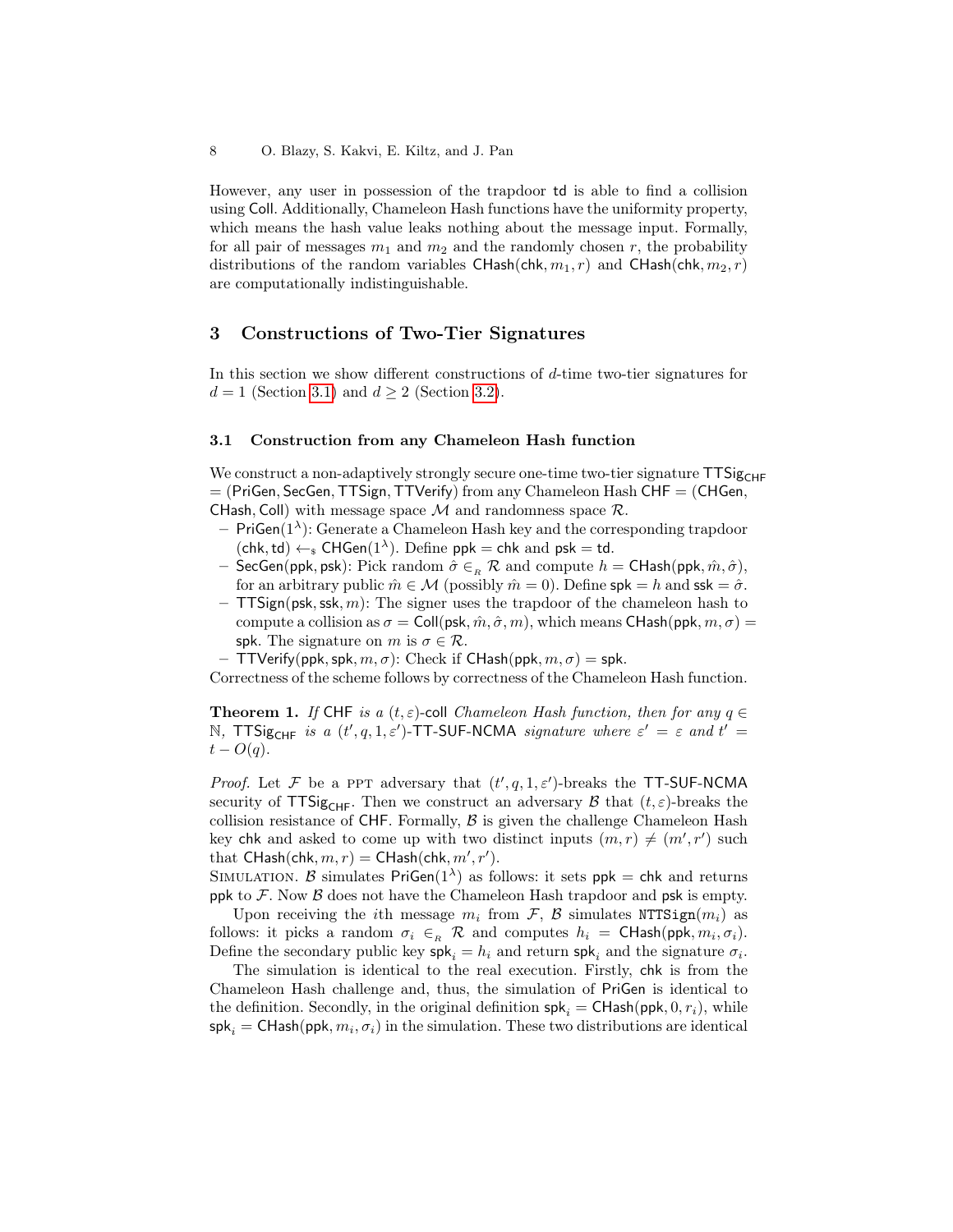based on the uniformity property of CHF. Thirdly, it is easy to see the simulated signatures are well-formed.

EXTRACTING THE COLLISION. Once F outputs a forgery  $(m^*, \sigma^*, i^*)$ , B aborts if  $\mathsf{spk}_{i^*}$  is undefined. Otherwise,  $\mathcal B$  checks if  $\mathsf{CHash}( \mathsf{ppk}, m_{i^*}, \sigma_{i^*} ) = \mathsf{spk}_{i^*} =$ CHash(ppk,  $m^*, \sigma^*$ ). If that is the case, then  $\mathcal B$  returns the collision  $((m^*, \sigma^*), (m_{i^*},$  $(\sigma_{i^*})$ ). By the strong unforgeability of TTSig<sub>CHF</sub>,  $(m^*, \sigma^*) \neq (m_{i^*}, \sigma_{i^*})$ . Thus, if  $\mathcal F$  outputs a successful forgery then  $\mathcal B$  finds a collision for the Chameleon Hash with probability  $\varepsilon = \varepsilon'$ . The contract of the contract of the contract of the contract of the contract of the contract of the contract of the contract of the contract of the contract of the contract of the contract of the contract of the contract

### <span id="page-8-0"></span>3.2 Direct Constructions of d-time Two-Tier Signatures

The construction from Section [3.1](#page-7-0) can be extended to yield a d-time two-tier signature scheme for any  $d \geq 1$  but the size of the secondary public-key is linear in d which is not useful for constructing efficient flat-tree signatures. In this section, we present stateful d-time two-tier signature schemes with *constant size* secondary key, from the f-CDHI, and SIS assumptions. Two more constructions from RSA and factoring are given in the full version [\[8\]](#page-16-16).

<span id="page-8-1"></span>Construction from  $f$ -CDHI The construction from this section has an additional parameter  $1 \leq f \leq d$  which offers a trade-off between the size of ppk  $(O(d/f)$  group elements) and the underlying hardness assumption f-CDHI relative to a pairing group generator algorithm PGroupGen. (See Appendix [A](#page-18-5) for a formal definition of  $f$ -CDHI.) We now present the stateful  $d$ -time two-tier signature scheme  $TTSig_{f-CDHI} = (PriGen, SecGen, TTSign, TTVerify)$  from f-CDHI with message space  $\mathbb{Z}_p$ . For simplicity we assume there exists an integer c such that  $c \cdot f = d$ .

- $-$  PriGen $(1^{\lambda}, d)$ : generates a pairing group  $\mathcal{PG} = (\mathbb{G}, g, p, \mathbb{G}_T, e) \leftarrow_s \mathsf{PGroupGen}(1^{\lambda}),$ picks random scalars  $x_0, \ldots, x_c \in R \mathbb{Z}_p$  and computes  $h_i = g^{x_i}$  for  $i = 0 \ldots, c$ and defines  $psk = (x_0, \ldots, x_c)$ ,  $ppk = (\mathcal{PG}, (h_0, \ldots, h_c))$ .
- SecGen(psk, ppk): picks a random  $u \in R$  G, and defines spk = u, the secondary signing key is empty.
- TTSign(psk, ssk,  $m_j$ ; j): to sign the  $j = (\alpha \cdot f + \beta)$ -th message  $m_j$  (j  $\in$  $[1, d], \alpha \in [0, c], \beta \in [0, f - 1]$ , compute  $\sigma_j = (g^{m_j}u)^{1/(x_{\alpha}+\beta)}$ .<br>TJ\orifi(inn), cnk, m,  $\sigma$ ; i); parces  $j = \alpha$ , f i  $\beta$  and shocks if  $\alpha$ .
- TTVerify(ppk, spk,  $m_j, \sigma_j; j$ ): parses  $j = \alpha \cdot f + \beta$  and checks if  $e(\sigma, h_\alpha \cdot g^\beta)$  =  $e(g^{m_j} \cdot u, g)$ .

It is easy to verify correctness.

**Theorem 2.** If the f-CDHI assumption is  $(t, \varepsilon)$ -hard, then for any  $q \in \mathbb{N}$ , TTSig<sub>d,f-CDHI</sub> is a  $(t', q, d, \varepsilon')$ -TT-EUF-NCMA signature scheme where  $\varepsilon' = d\varepsilon$  and  $t' = t - O(dq).$ 

We stress that f is a fixed small parameter of the scheme. In particular, as 1-CDHI is equivalent to CDH,  $TTSig_{1-CDH1}$  is secure under the standard CDH assumption, which is equivalent to the scheme from [\[13\]](#page-16-10).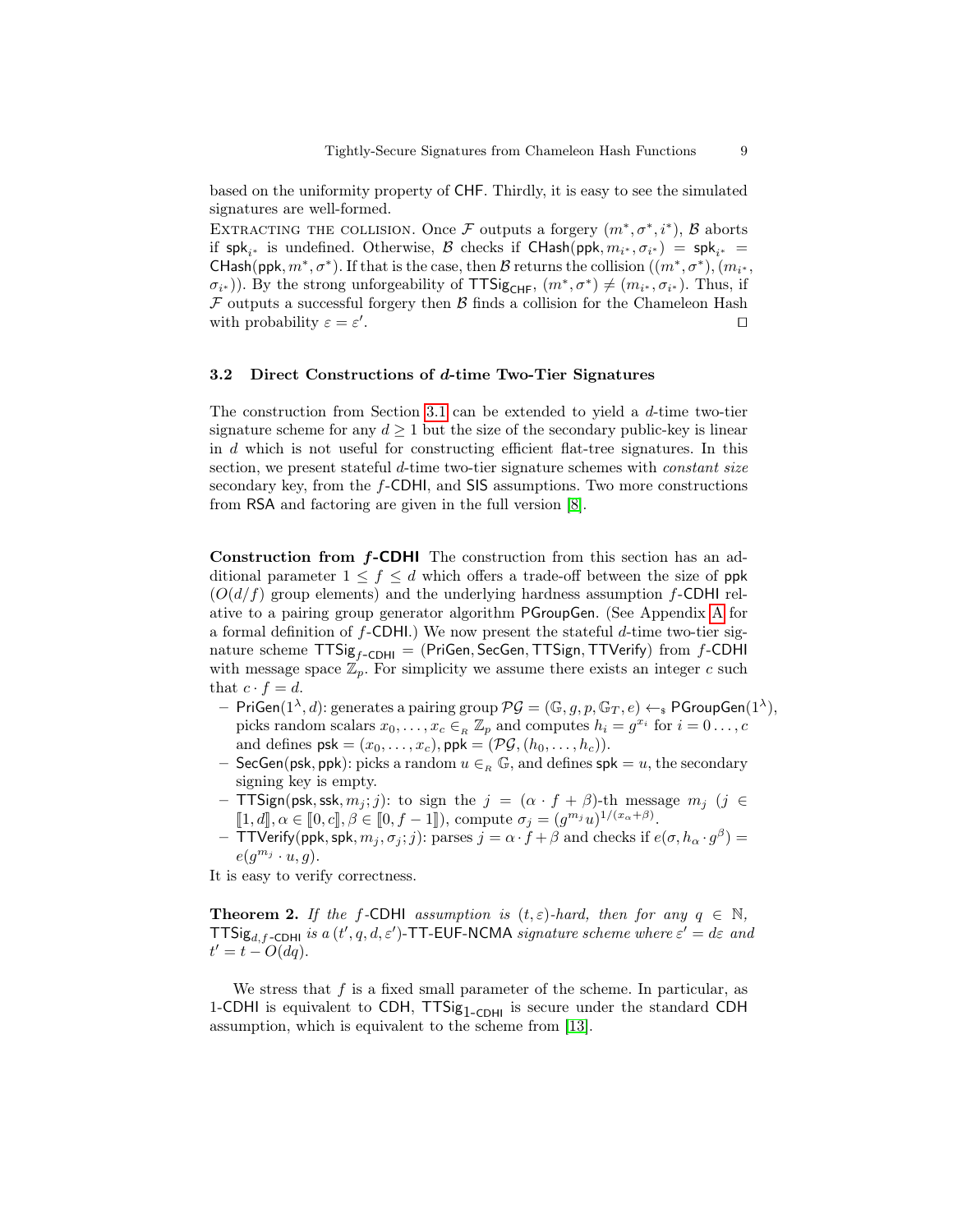*Proof.* Let F be an adversary that  $(t', q, d, \varepsilon')$ -breaks the TT-EUF-NCMA security of TTSig<sub>f-CDHI</sub>. Then we construct an adversary B that  $(t, \varepsilon)$ -breaks the f-CDHI Assumption. Adversary  $\beta$  takes as input a pairing group description  $\hat{P G} = (\mathbb{G}, \mathbb{G}_T, \hat{g}, p, e)$  and a  $f$ -CDHI-challenge  $(\hat{g}, \hat{g}^x, \dots, \hat{g}^{x^f})$ . Its goal is to compute  $\hat{g}^{\frac{1}{x}}.$ 

– To simulate PriGen, B picks a random  $j' \in_R [1, d]$ , which defines uniquely  $\alpha', \beta'$  as the quotient and modulo in the euclidean division of j' by f. B computes  $g = \hat{g} \prod_{b \neq \beta'} (x+b-\beta')$   $(b \in [0, f-1])$  from f-CDHI-challenge and<br>chooses a random scalars  $(x, y, z) \in \mathbb{Z}^c$ , where  $a = d/f$ chooses c random scalars  $(x_0, \ldots, x_{\alpha'-1}, x_{\alpha'+1}, \ldots, x_c) \in_R \mathbb{Z}_p^c$ , where  $c = d/f$ as defined in the scheme, and for all  $\alpha \in [0, c]$  computes:

$$
h_{\alpha} = \begin{cases} g^{x-\beta'} & \text{if } \alpha = \alpha' \text{ (Implicitely, } x_{\alpha'} := x - \beta' \text{)} \\ g^{x_{\alpha}} & \text{otherwise} \end{cases}
$$

The primary public-key is  $ppk = (\mathcal{PG} = (\mathbb{G}, g, p, \mathbb{G}_T, e, g), (h_0, \ldots, h_c)).$ 

- When receiving the *i*-th NTTSign query  $(i \in [1, q])$  on  $m_i = (m_{i,1}, \ldots, m_{i,d})$ :<br>1. SecGen: B picks a random scalar  $r_i \in_R \mathbb{Z}_p$  and defines  $\mathsf{spk}_i = u_i =$ f

$$
\hat{g}^{r_i} \prod_{b=1}^{1} (x+b-\beta') \frac{1}{h_{\alpha'}}^{m_{i,j'}}.
$$

2. TTSign: B then computes the signature vector  $\sigma_i = (\sigma_{i,1}, \ldots, \sigma_{i,d})$  on  $m_i$  via

$$
\sigma_{i,j} = (u_i \cdot h_{\alpha}^{m_{i,j}})^{\frac{1}{x_{\alpha}+\beta}}
$$
  
\n
$$
= \begin{cases}\ng^{r_i} & \text{if } j = j' \\
r_i \prod_{b \neq \beta} (x+b-\beta') \left( m_{i,j} - m_{i,j'} \right) (x-\beta') \prod_{b \neq \beta, \beta'} (x+b-\beta') \\
\vdots & \text{if } \alpha = \alpha' \wedge \beta \neq \beta' \\
u_i^{1/(x_{\alpha}+\beta)} h_{\alpha}^{m_{i,j}/(x_{\alpha}+\beta)} & \text{otherwise}\n\end{cases}
$$

where  $j = \alpha \cdot f + \beta$  and  $\alpha \in [0, c]$  and  $\beta \in [0, f - 1]$ . Since  $x_{\alpha}$  (for  $\alpha \neq \alpha'$ ) is chosen by  $\beta$ , the last equation can be computed. It is easy to see the simulated distribution is identical to the real scheme, since  $\hat{g}$  from f-CDHI challenge is a random generator of G.

Eventually, the adversary  $\mathcal F$  outputs a forgery  $\sigma^*$  on a message  $m^*$  for some previously established  $\mathsf{spk}_{i^*}$  ( $i^* \in [1, q]$ ). With probability  $1/d$  the forgery is for<br>the  $i'$  th index. As  $\sigma^*$  is volid we have the j'-th index. As  $\sigma^*$  is valid we have

$$
\sigma^* = (u_{i^*}h_{\alpha'}^{m^*})^{1/(x_{\alpha'}+\beta')} = \hat{g}^{r_{i^*}} \prod_{b \neq \beta'} (x+b-\beta') \big(\hat{g}^{(x-\beta')\cdot(m^*-m_{i,j'})\cdot \prod\limits_{b \neq \beta'} (x+b-\beta')}{x+m_{i,j'}}\big)^{1/x}
$$

As we know  $m^*$ ,  $m_{i,j'}$ ,  $r_i$ , and  $m^* \neq m_{i,j'}$  this allows to compute the helper value

$$
(\sigma^*/g^{r_{i^*}})^{1/(m^*-m_{i,j'})} = (\hat{g}^{(x-\beta')\prod\limits_{b\neq \beta'}(x+b-\beta')} )^{1/x}.
$$

The helper value can be written as  $\hat{g}^{\frac{\text{poly}(x)}{x}}$ , where  $\text{poly}(x)$  admits  $\{\beta'-b : b \in$  $\llbracket 1, f \rrbracket \wedge b \neq \beta$  $\mathcal{O}\{\beta'\}\$ as roots. Using partial fraction decomposition, it can be rewritten as  $\hat{g}^{\text{poly}'(x)}\hat{g}^{\frac{\beta'}{\Pi_{b\neq\beta'}(\beta'-b)}}$  where poly' is a polynomial of degree  $f-1$ . Due to its degree,  $\hat{g}^{poly'(x)}$  can be efficiently computed from the challenge, so B can recover  $g^{\frac{1}{x}}$  to solve the f-CDHI challenge with probability  $\varepsilon = \varepsilon'/d$ .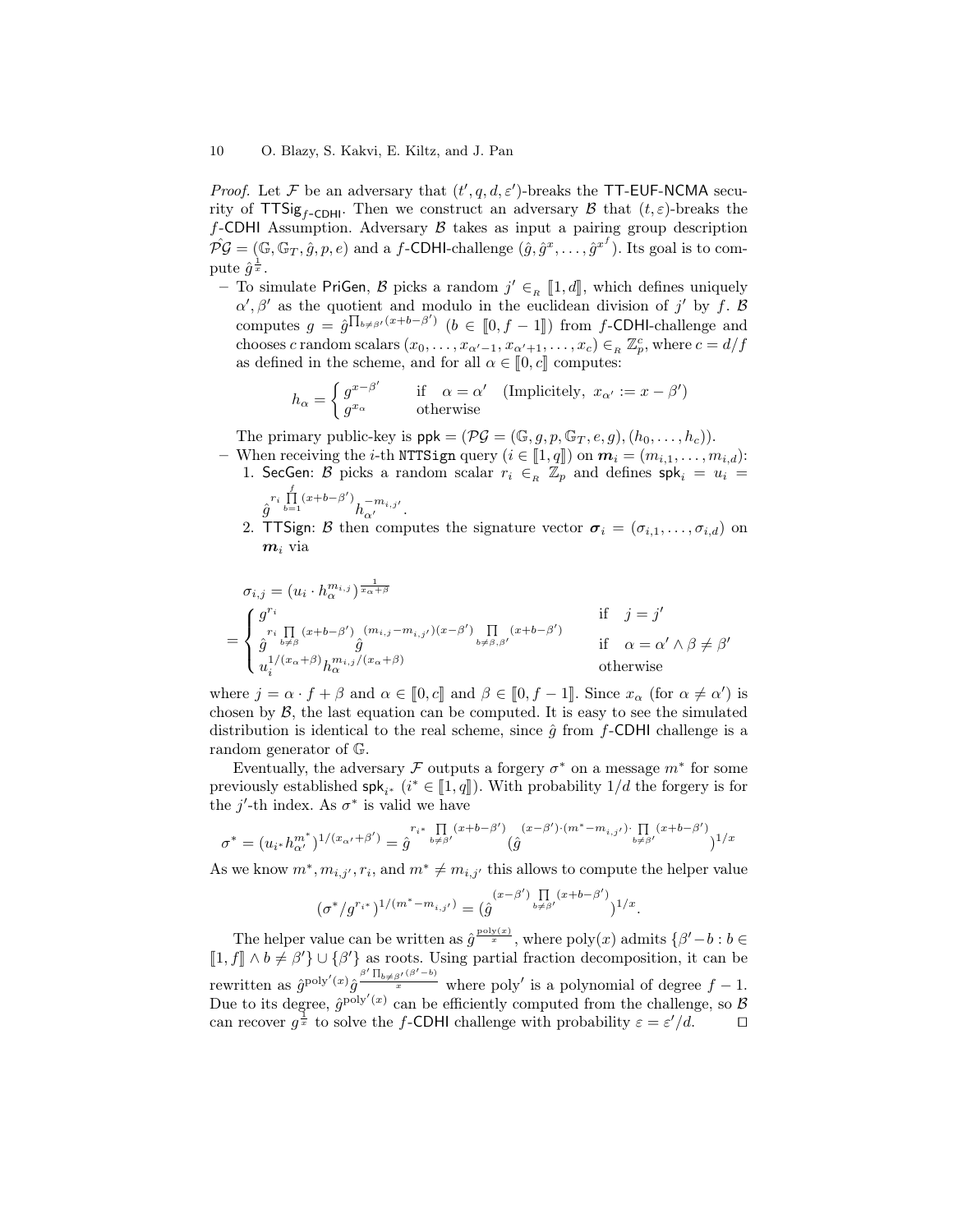Construction from SIS Useful facts about lattice are recalled in Appendix [A.](#page-18-5) Our scheme is defined as follows:

Let  $k = \lceil \log p \rceil = O(\log \lambda)$ ,  $\bar{m} = O(\lambda k)$  and  $m = \bar{m} + \lambda k$  be the dimension of the signature. Let  $\mathcal{D} = D_{\mathbb{Z}^m \times \lambda^k, \omega(\sqrt{\log \lambda})}$  be the Gaussian distribution over  $\mathbb{Z}^{\bar{m}\times\lambda k}$  with parameter  $\omega(\sqrt{\log\lambda})$  and let  $s=O(\sqrt{\lambda k})$  be a Gaussian parameter. Then the signature scheme  $TTSig_{SIS} = (PriGen, SecGen, TTSign, TTVerify)$  with message space  $\{0,1\}^{\ell}$  is defined as follows:

- PriGen $(1^{\lambda}, d)$ : pick a random matrix  $\mathbf{A}_0 \in_R \mathbb{Z}_p^{\lambda \times \ell}$ . For  $i = 1, \ldots, d$ , sample  $(\mathbf{A}_i, \mathbf{R}_i) \leftarrow$  GenTrap<sup> $\mathcal{D}(1^{\lambda}, 1^m, p)$ . Define ppk =  $(\mathbf{A}_0, \mathbf{A}_1, \dots, \mathbf{A}_d)$  and psk =</sup>  $(\mathbf{R}_1, \ldots, \mathbf{R}_d).$
- SecGen(psk, ppk, d): choose a random vector  $\mathbf{u} \in R \mathbb{Z}_p^{\lambda}$ . Define spk =  $\mathbf{u}$  and  $\mathsf{ssk} = \{\}\$ is empty.
- TTSign(psk, ssk,  $\mathbf{m}_j$ ; j): to sign the j-th message  $\mathbf{m}_j \in \{0,1\}^{\ell}$ , compute the syndrome  $\mathbf{y}_j = \mathbf{u} - \mathbf{A}_0 \mathbf{m}_j$ . Then sample  $\boldsymbol{\sigma}_j \in \mathbb{Z}^m$  from  $D_{\Lambda_{\mathbf{y}_j}^{\perp}(\mathbf{A}_j), s \cdot \omega(\sqrt{\log \lambda})}$ ,  $\sigma_j \leftarrow_{\rm s}$  Sample $D(\mathbf{R}_j, \mathbf{A}_j, \mathbf{y}_j, s)$ .
- $\sigma_j \leftarrow$  sampleD( $\mathbf{R}_j, \mathbf{A}_j, \mathbf{y}_j, s$ ).<br>  $\vdash$  TTVerify(ppk, spk,  $\mathbf{m}_j$ ,  $\sigma_j$ ; *j*): accept if  $\|\boldsymbol{\sigma}_j\| \leq s \cdot \omega(\sqrt{\log \lambda}) \cdot \sqrt{m}$  and  $\mathbf{A}_j \boldsymbol{\sigma}_j =$  $\mathbf{u} - \mathbf{A}_0 \mathbf{m}_i$ ; otherwise, reject.

Correctness of the scheme follows as explained in Lemmas [2](#page-20-1) and [1.](#page-19-0)

**Theorem 3.** If  $\text{SIS}_{p,\beta}$  is  $(t,\varepsilon)$ -hard for  $\beta = \sqrt{\ell + s^2 \cdot \omega(\log \lambda) \cdot m}$ , then for any  $q \in \mathbb{N}$ , TTSig<sub>SIS</sub> is a  $(t', q, d, \varepsilon')$ -TT-SUF-NCMA signature scheme where  $\varepsilon' = d\varepsilon + \operatorname{negl}(\lambda)$  and  $t' = t - O(d \cdot q)$ .

*Proof.* Let F be a PPT adversary that  $(t', q, d, \varepsilon')$ -breaks the TT-SUF-NCMA security of TTSig<sub>SIS</sub>. Then we construct an adversary B that  $(t, \varepsilon)$ -breaks the  $\textsf{SIS}_{p,\beta}$  problem. B is given a  $\textsf{SIS}_{p,\beta}$  instance  $\mathbf{A} = [\mathbf{A}'|\mathbf{A}''] \in_R \mathbb{Z}_p^{\lambda \times m'}$  where  $m' = \ell + m$  and  $\mathbf{A}' \in_R \mathbb{Z}_p^{\lambda \times \ell}$  and  $\mathbf{A}'' \in_R \mathbb{Z}_p^{\lambda \times m}$ .

SIMULATION. B simulates PriGen $(1^{\lambda}, d)$ : it guesses a random  $i^* \in_R \{1, \ldots, d\}$ and defines  $\mathbf{A}_0 = \mathbf{A}'$  and  $\mathbf{A}_{i^*} = \mathbf{A}''$ . For  $i \neq i^*$ ,  $\mathcal{B}$  generates  $\mathbf{A}_i$  and  $\mathbf{R}_i$  as in the real scheme. Then B sends  $ppk = (\mathbf{A}_0, \dots, \mathbf{A}_d)$  to F.

Upon receiving the d messages  $(\mathbf{m}_1, \ldots, \mathbf{m}_d)$  from F, B simulates the corresponding signatures and the secondary verification key: it samples a  $\sigma_{i^*}$  from the Gaussian  $D_{\mathbb{Z}^m,s\cdot\omega(\sqrt{\log\lambda})}$  and computes  $\mathbf{u} = [\mathbf{A}_0|\mathbf{A}_{i^*}] \cdot \begin{bmatrix} \mathbf{m}_{i^*} \\ \mathbf{a}_{i^*} \end{bmatrix}$  $\bm{\sigma}_{i^*}$  and defines spk = u. B uses  $\mathbf{R}_i$  to compute  $\sigma_i$  as in the real scheme for  $i \neq i^*$ . Then B responds F with the signatures  $\{\sigma_1, \ldots, \sigma_d\}$  and the secondary verification key spk.

The simulation is statistically close to the real execution. According to Lemma [1,](#page-19-0) the simulated  $\mathbf{A}_{i^*}$  is negl( $\lambda$ )-far from the real distribution. It is easy to see the signatures  $\sigma_i$  for  $i \neq i^*$  are identical to the scheme definition. It remains to show the simulated joint distribution  $\{spk, \sigma_{i^*}\}\$ is statistically close to the real distribution. Firstly, in the real scheme, spk is uniformly random over  $\mathbb{Z}_p^{\lambda}$ . In the simulation,  $\mathsf{spk} = \mathbf{u} = \mathbf{A}_0 \mathbf{m}_{i^*} + \mathbf{A}_{i^*} \boldsymbol{\sigma}_{i^*}$ , where  $\boldsymbol{\sigma}_{i^*} \in D_{\mathbb{Z}^m, s \cdot \omega(\sqrt{\log \lambda})}$  and  $s \cdot \omega(\sqrt{\log \lambda}) = O(\sqrt{\lambda k}) \omega(\sqrt{\log \lambda}) > \omega(\sqrt{\log m})$ . By Lemma [3,](#page-20-2) for all but a  $2p^{-\lambda}$  fraction of all  $\mathbf{A}_{i^*} \in \mathbb{Z}_p^{\lambda \times m}$ ,  $\mathbf{A}_{i^*} \boldsymbol{\sigma}_{i^*}$  is statistically close to uniform over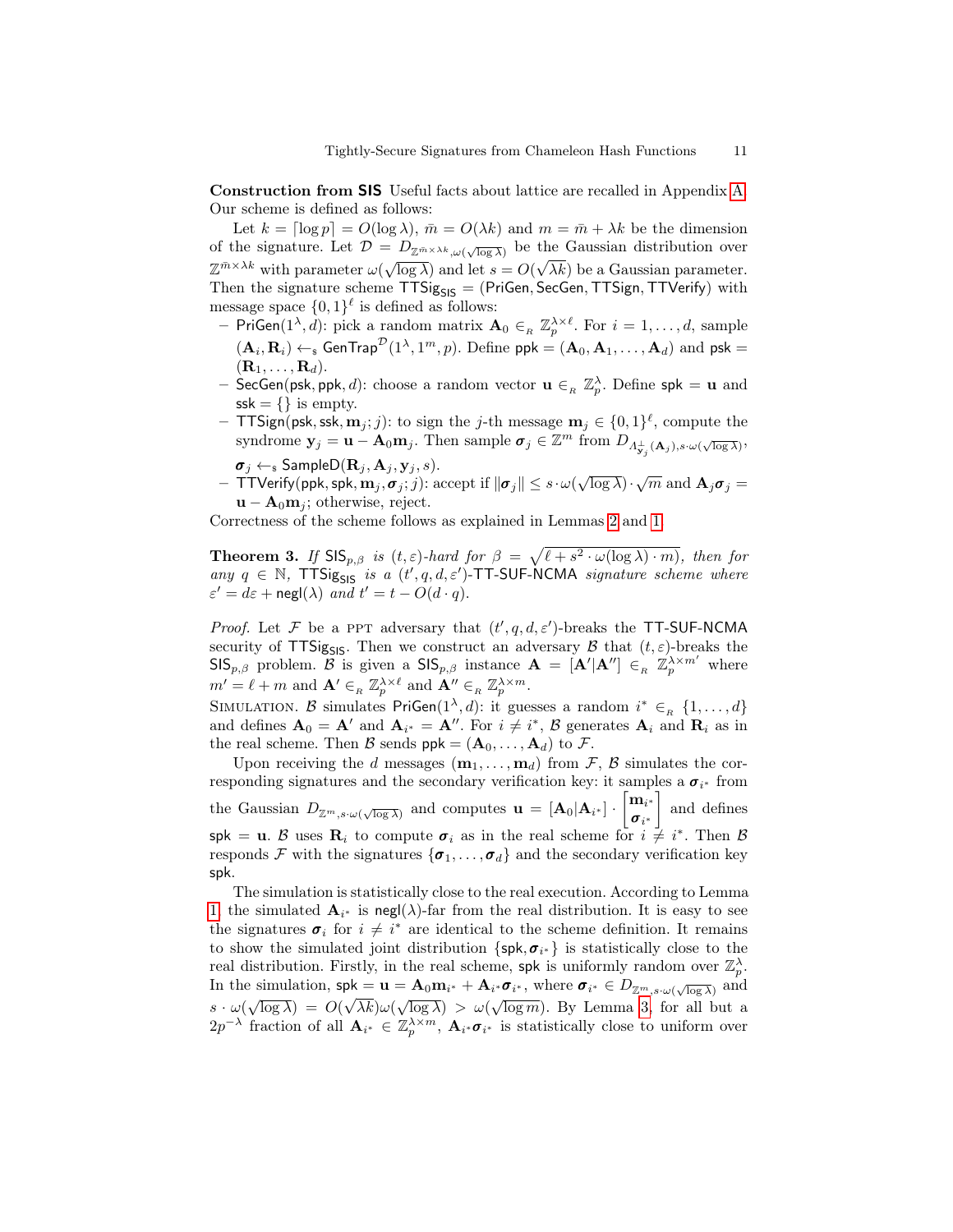#### 12 O. Blazy, S. Kakvi, E. Kiltz, and J. Pan

 $\mathbb{Z}_p^{\lambda}$ , which implies spk is statistically close to the real distribution. Secondly, in the real scheme,  $\sigma_{i^*}$  is sampled from the Gaussian  $D_{\Lambda^{\perp}_{\mathbf{y}_{i^*}}(\mathbf{A}_{i^*}), s \cdot \omega(\sqrt{\log \lambda})}$  where  $y_{i^*} = \mathbf{u} - \mathbf{A}_0 \mathbf{m}_{i^*}$ . In the simulation,  $\sigma_{i^*}$  is sampled from  $D_{\mathbb{Z}^m, s \cdot \omega(\sqrt{\log \lambda})}$  and it is easy to see  $\sigma_{i^*} \in \Lambda^{\perp}_{\mathbf{y}_{i^*}}(\mathbf{A}_{i^*})$ , since  $\mathbf{A}_{i^*}\sigma_{i^*} = \mathbf{u} - \mathbf{A}_0 \mathbf{m}_{i^*} = \mathbf{y}_{i^*}$ . Thus, the simulated  $\sigma_{i^*}$  is identical to the real scheme.

EXTRACTING  $\text{SIS}_{p,\beta}$  solution. Once F outputs a forgery  $(\mathbf{m}^*, \sigma^*)$ , B aborts if  $(m^*, \sigma^*)$  is not valid under  $A_{i^*}$ . Otherwise, since  $(m^*, \sigma^*)$  is valid signature, we have

$$
[\mathbf{A}_0|\mathbf{A}_{i^*}] \cdot \begin{bmatrix} \mathbf{m}^* \\ \mathbf{\sigma}^* \end{bmatrix} = \mathbf{u} = [\mathbf{A}_0|\mathbf{A}_{i^*}] \cdot \begin{bmatrix} \mathbf{m}_{i^*} \\ \mathbf{\sigma}_{i^*} \end{bmatrix}.
$$

Define  $\mathbf{z} = \begin{bmatrix} \mathbf{m}^* \\ -\mathbf{m}^* \end{bmatrix}$ σ ∗  $\begin{bmatrix} - & m_{i^*} \\ - & \end{bmatrix}$  $\boldsymbol{\sigma}_{i^*}$ . By the strong unforgeability of  $TTSig_{SIS}$ ,  $(\mathbf{m}^*, \sigma^*) \neq$  $(\mathbf{m}_{i^*}, \sigma_{i^*})$  and thus  $\mathbf{z} \neq \mathbf{0}$ . We claim  $\mathbf{z}$  is the solution to the  $\mathsf{SIS}_{p,\beta}$  problem instance A, since

$$
\mathbf{A}\cdot\mathbf{z}=\mathbf{A}\cdot(\begin{bmatrix}\mathbf{m}^*\\\boldsymbol{\sigma}^*\end{bmatrix}-\begin{bmatrix}\mathbf{m}_{i^*}\\\boldsymbol{\sigma}_{i^*}\end{bmatrix})=[\mathbf{A}_0|\mathbf{A}_{i^*}]\cdot(\begin{bmatrix}\mathbf{m}^*\\\boldsymbol{\sigma}^*\end{bmatrix}-\begin{bmatrix}\mathbf{m}_{i^*}\\\boldsymbol{\sigma}_{i^*}\end{bmatrix})=\mathbf{0}.
$$

and  $||\mathbf{z}||^2 \leq \ell + s^2 \omega(\sqrt{\log \lambda})^2 m = \beta^2$  by the triangle inequality. The successful probability of B is  $\varepsilon = \frac{\varepsilon'}{d} - \text{negl}(\lambda)$  and its running time is  $t = t' + O(d \cdot q)$ .  $\Box$ 

# 4 Generic Constructions of Non-Adaptive Signatures

In this section, we give two constructions of non-adaptively secure signature scheme Sig from any non-adaptively secure two-tier signature TTSig. The first construction is from a one-time two-tier signature scheme and the second construction is from a d-time two-tier signature scheme. Both constructions have tight security. The basic idea behind our constructions is as follows.

BASIC IDEA. In our constructions, the signer implicitly holds a tree. Each node has an out-degree d and the depth of the tree is h. Every node, including the leaves,  $v \in \{1, \ldots, d\}^{\leq h}$  has a label  $L_v$  which is a secondary public key of TTSig. All nodes can be computed "on the fly." Each leaf is used to sign a single message. We have  $d^h = 2^{\lambda}$  (or, equivalently,  $h \log d = \lambda$ ), where the scheme can sign up to  $2^{\lambda}$  messages.

When signing message m, the signer takes the leftmost unused leaf  $v_h \in$  $\{1,\ldots,d\}^h$  in the tree and generates the label  $L_{v_h} \leftarrow_s \mathsf{SecGen}(\mathsf{ppk},\mathsf{psk})$ . Define  $L_{v_{h+1}} = m$ . Then the path from the root  $v_0$  to  $v_h$  is computed. For each undefined node  $v_i$  on the path, the signer assigns label  $L_{v_i} \leftarrow_s$  SecGen(ppk, psk). After that, every node on the path is signed using the label (i.e., the secondary secret key) of its parent. In this step, we have different signing methods depending on whether  $d=1$  or  $d \geq 2$ .

 $-d=1$ : The signer holds a binary Merkle tree. When signing the nodes on the path, the signer takes the node  $v_i$  in the top-down manner and signs both children of  $v_i$  under  $L_{v_i}, \sigma_{i+1} \leftarrow_{\textnormal{\textbf{s}}}$  Sign(psk,ssk $_{v_i},$  Child $_l$ ||Child $_r$ ) where ssk $_{v_i}$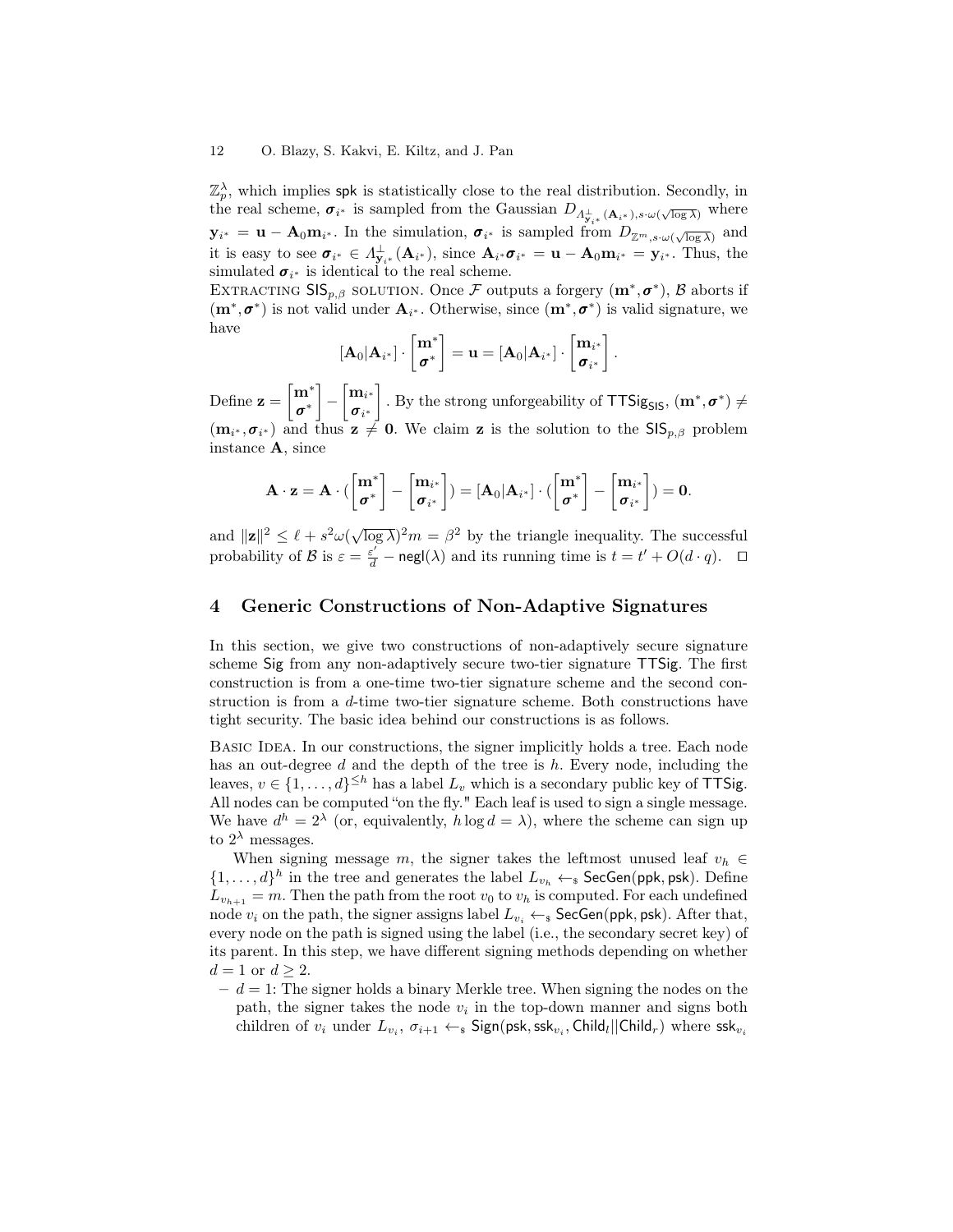is the secondary secret key associated with node  $v_i$ , and Child<sub>l</sub> and Child<sub>r</sub> are the left and right children of node  $v_i$  respectively. This construction can be viewed as a generalization of the tree-based signature by Hofheinz and Jager [\[30\]](#page-17-6).

 $- d \geq 2$ : The signer holds a flat-tree with out-degree d. When signing the nodes on the path, the signer takes the node  $v_i$  in the top-down manner. Assume the jth child Child<sub>j</sub> of  $v_i$  is on the path. Then the signer uses  $\textsf{ssk}_{v_i}$  to sign Child<sub>j</sub>,  $\sigma_{i+1} \leftarrow_{\$}$  Sign(psk, ssk<sub>v<sub>i</sub></sub>, Child<sub>j</sub>).

The signer outputs the path and the two-tier signatures on the path as the signature of m. Details are given in the definitions of the schemes.

Note that both of our schemes are stateful. One can use the technique of Goldreich [\[26\]](#page-17-11) to make them stateless. Precisely, the randomness used to generate secondary secret key  $\mathsf{ssk}_{v_i}$  for each node  $v_i$  will be derived by a pseudo-random function. Another pseudo-random function will be used to determine the leaf used to sign a given message. As this technique is quite standard for Merkletree-based signatures, we skip the details here and refer the reader to Section 3.2.3 of [\[34\]](#page-17-12).

Moreover, it is well-known that a non-adaptively secure signature can be tightly transferred to be an adaptively secure signature by using a Chameleon Hash [\[35\]](#page-17-7). This is explicitly proven in the full version of [\[33\]](#page-17-9).

## <span id="page-12-0"></span>4.1 Construction from any One-Time Two-Tier Signature

Let  $TTSig = (PriGen, SecGen, TTSign, TTVerify)$  be a one-time two-tier signature scheme with message space  $\{0,1\}^*$ . The stateful signature scheme BinTree[TTSig] = (Gen, Sign, Verify) is based on a binary tree of height  $h = \lambda$  and is defined as follows. Figure [2](#page-13-0) shows the nodes involved in signing the *i*-th message  $m$ .

- $-$  Gen(1<sup> $\lambda$ </sup>): Generate a primary key (ppk, psk)  $\leftarrow_s$  PriGen(1<sup> $\lambda$ </sup>, 1). The label of the root node  $\epsilon$  is also generated  $(\mathsf{spk}_\epsilon,\mathsf{ssk}_\epsilon) \leftarrow_\$ \mathsf{SecGen}(\mathsf{ppk},\mathsf{psk})$  and  $L_\epsilon =$  $\mathsf{spk}_{\epsilon}$ . Define the verification key  $\mathsf{pk} = (\mathsf{ppk}, \mathsf{spk}_{\epsilon})$  and the signing key  $\mathsf{sk} =$  $(psk, ssk<sub>e</sub>)$ .
- Sign(sk, m): To sign a message m, the signer proceeds in two steps:
	- Node generation step: The signer takes the leftmost unused leaf  $v_h \in$  $\{0,1\}$ <sup>h</sup> and searches the binary path  $(v_0, v_1, v_2, \ldots, v_h)$  from the root  $v_0 = \epsilon$  to  $v_h$ , i.e.,  $v_i$  is the *i*-th prefix of  $v_h$ . For each node  $v_i$  on the path (including the leaf  $v_h$ ), if  $v_i$ 's label  $L_{v_i}$  is not defined, then the signer generates  $({\sf spk}_{v_i},{\sf ssk}_{v_i})\leftarrow_\$~\mathsf{SecGen}({\sf ppk},{\sf psk})$  and assigns  $L_{v_i}={\sf spk}_{v_i}.$  For the sibling  $\bar{v}_i$  of  $v_i$ , the corresponding secondary public key and secret key are generated in the same way,  $(\mathsf{spk}_{\bar{v}_i},\mathsf{ssk}_{\bar{v}_i}) \leftarrow_\$ \mathsf{SecGen}(\mathsf{ppk},\mathsf{psk})$ and  $L_{\bar{v}_i} = \mathsf{spk}_{\bar{v}_i}$ .
	- Path authentication step: Define  $M_h = m$ . For each node  $v_i$  (i = h  $1, \ldots, 0$  on the path, define the message associated with  $v_i$  by  $M_i =$  $L_{v_i||0}||L_{v_i||1}$ , where  $L_{v_i||0}$  and  $L_{v_i||1}$  are labels of the left and right children of  $v_i$  respectively. Then the signer computes the signatures on the path as  $\sigma_i = \text{TTSign}(\text{psk},\text{ssk}_{v_i},M_i)$  for  $i=0,\ldots,h.$

The signer returns  $\sigma = (v_h, M_0, \ldots, M_{h-1}, \sigma_0, \ldots, \sigma_h)$  as the signature of m.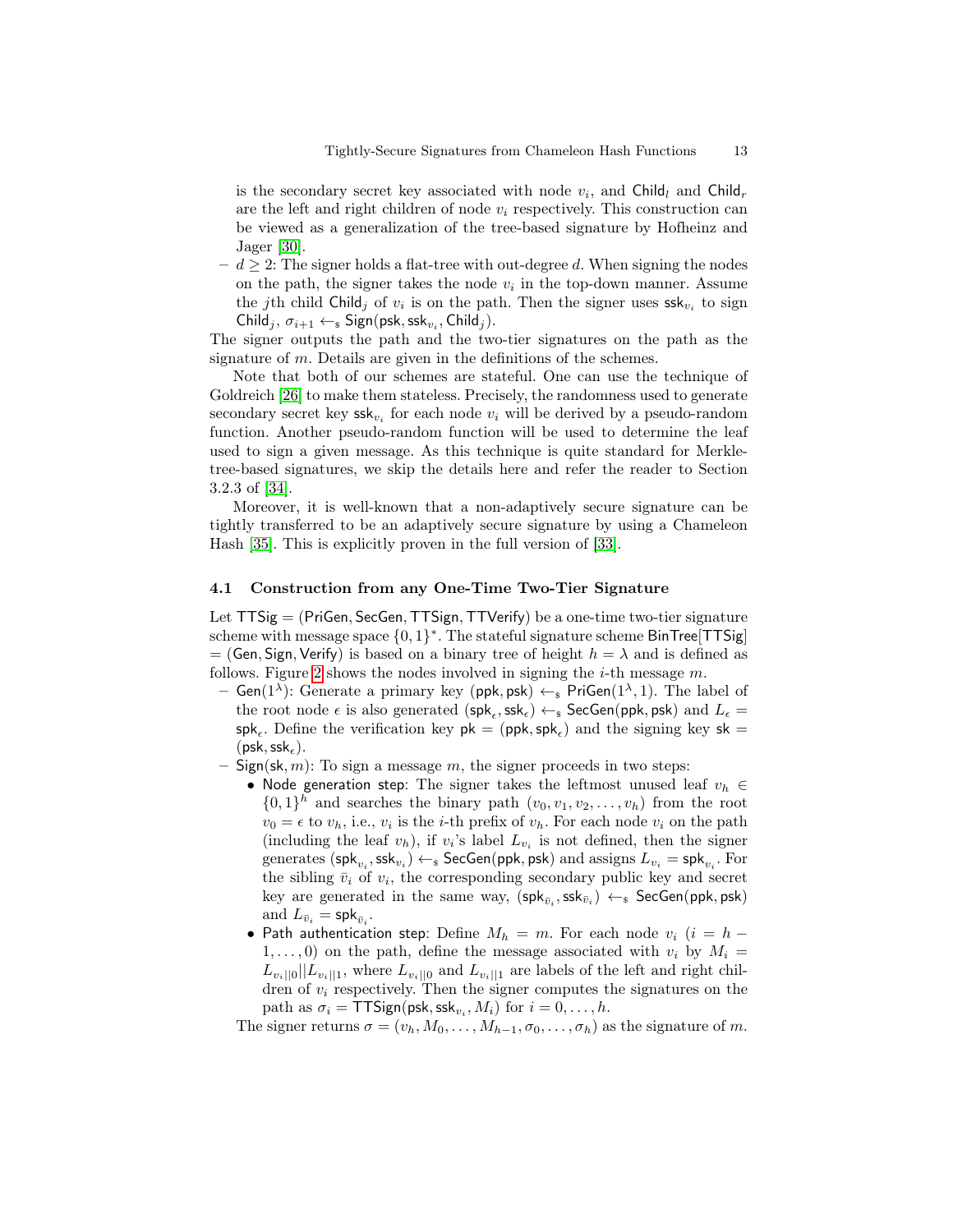#### 14 O. Blazy, S. Kakvi, E. Kiltz, and J. Pan

– Verify(pk, m,  $\sigma$ ): A signature  $\sigma = (v_h, M_0, \ldots, M_{h-1}, \sigma_0, \ldots, \sigma_h)$  on the message m is verified in the natural way. Define  $M_h = m$ . Note that each  $M_{i-1}$  $(i = 1, \ldots, h)$  contains the secondary public keys of  $v_{i-1}$ 's children,  $L_{v_{i-1}||0}$ and  $L_{v_{i-1}||1}$ . Hence, we check if TTVerify(ppk,  $L_{v_i}, M_i, \sigma_i) = 1$ . If that is true for  $i = 0, \ldots, h$ , then it outputs 1, otherwise 0.



<span id="page-13-0"></span>Fig. 2. Nodes in black are used in the  $i$ -th Signature with BinTree[TTSig], left and  $d$ -Tree[TTSig], right.

The following theorem shows the non-adaptively security of BinTree[TTSig] is tightly reduced to the security of the one-time two-tier signature TTSig.

<span id="page-13-1"></span>Theorem 4. If TTSig is  $(t, q, 1, \varepsilon)$ -TT-EUF-NCMA secure, then Sig = BinTree[TTSig] is  $(t', \varepsilon', q')$ -EUF-NCMA secure, where  $t' = t - O(hq')$ ,  $\varepsilon' = \varepsilon$ , and  $q' = \frac{q}{h+1}$ .

*Proof.* Let  $\mathcal{F}'$  be a PPT adversary that breaks the EUF-NCMA-security of Sig with success probability  $\varepsilon'$  and time complexity  $t'$  and makes  $q'$  times non-adaptive message queries. Then we construct an adversary F to  $(t, q, 1, \varepsilon)$ -breaks the TT-EUF-NCMA security of TTSig with the parameters given above. First,  $F$  is given a challenge TTSig primary public key ppk.

SIMULATION. Recall that  $\mathcal{F}'$  is an adversary for non-adaptive security, which means  $\mathcal{F}'$  will output  $q'$  messages  $m_1, \ldots, m_{q'}$  before seeing the verification key. In the following we explain how  $\mathcal F$  generates the signatures on each  $m_i$  and the verification key of Sig without knowing the real signing key of TTSig.

 $F$  generates the binary tree in a bottom-up fashion by using the oracle NTTSign (note that the number of leaves are the same as the number of the signing queries  $q'$  and, thus, all the leaves are defined after signing  $q'$  messages). For each *i*-th query to NTTSign  $(1 \leq i \leq q')$ , F does the following:

- For a leaf  $v_h^{(i)}$  $\mathcal{M}_h^{(i)}$ ,  $\mathcal F$  defines  $M_h^{(i)}=m_i$  and queries  $(\mathsf{spk}_{v_h^{(i)}}, \sigma_h^{(i)})$  $\mathcal{H}_h^{(i)}) \leftarrow_\$ \text{NTTSign}(M_h^{(i)})$  $\binom{v}{h}$ . Define  $L_{v_h^{(i)}} = \mathsf{spk}_{v_h^{(i)}}$ .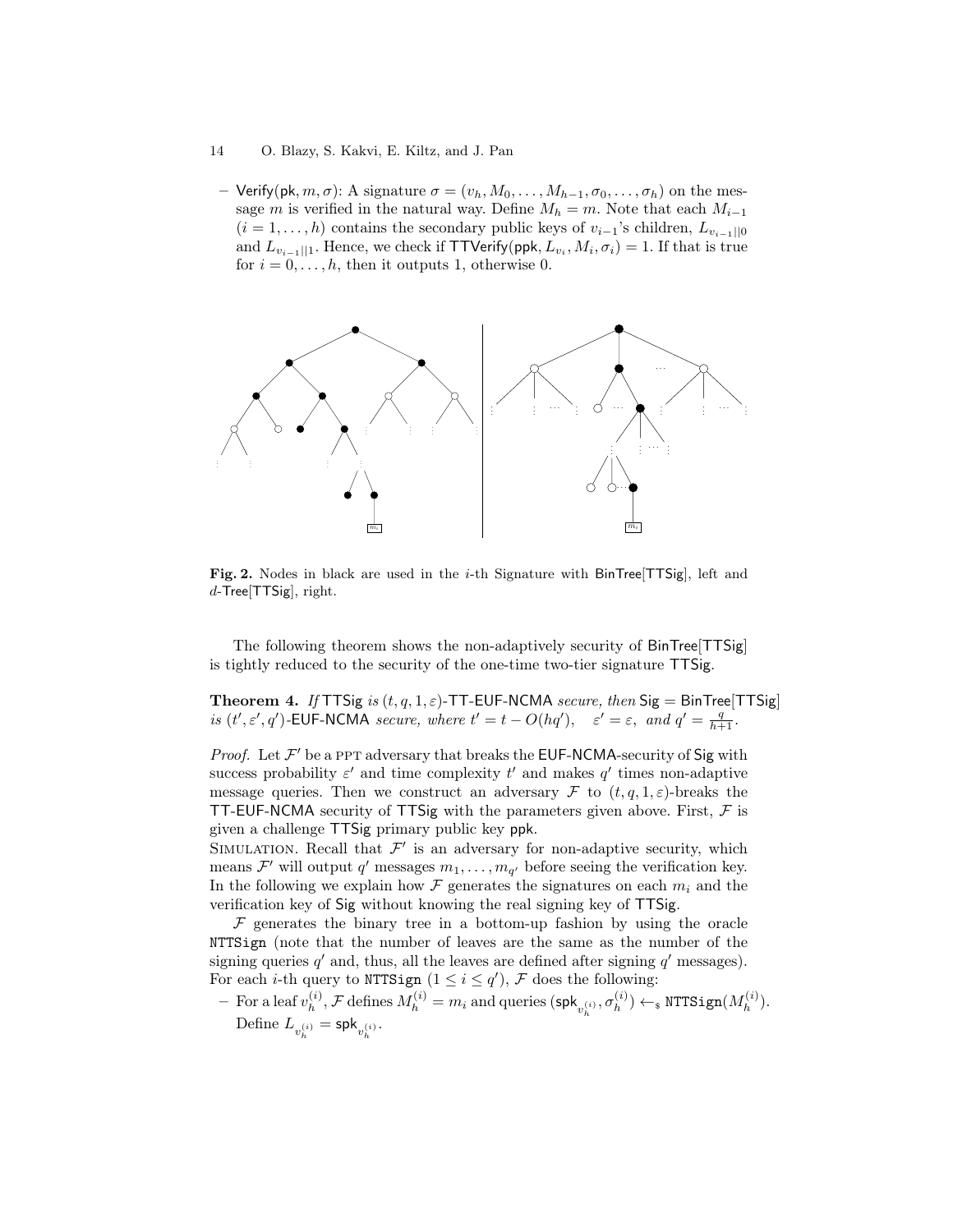$-$  For an internal node  $v_j$  (for each 0 ≤ j ≤ h - 1),  $\mathcal{F}$  defines  $M_j^{(i)}$  =  $L_{v_{j-1}||0}||L_{v_{j-1}||1}$ .  ${\cal F}$  queries  $({\sf spk}_{v_j},\sigma_j^{(i)}) \leftarrow_{\rm \bf \$} {\tt NTSign}(M_j^{(i)}).$  Define  $L_{v_j}=$  $\mathsf{spk}_{v_j}.$ 

– The signature  $\sigma_i$  on  $m_i$  is  $(v_h^{(i)})$  $h^{(i)}, M_0^{(i)}, \ldots, M_{h-1}^{(i)}, \sigma_0^{(i)}, \ldots, \sigma_h^{(i)}$  $\binom{v}{h}$ .

Finally, F returns the verification key  $pk = (ppk, spk_{\epsilon})$  and the signatures  $(\sigma_1, \ldots, \sigma_{q'})$  to  $\mathcal{F}'.$ 

Note that the simulation is identical to the real execution. Firstly, ppk is from the TTSig challenger, which is distributed identically to the real distribution. Secondly, due to the correctness of NTTSign, the binary tree generated by  $\mathcal F$  is identical to the real one and the same for the corresponding signatures on the path. Thus, the simulated verification key and signatures for  $q'$ -messages are identical. Moreover,  $F$  makes one NTTSign query per node and makes hence a total of  $q = q'(h + 1)$  queries.

EXTRACTING THE FORGERY FOR TTSig. Let the set Good contain all the labels  $L_{v_j}$  assigned by F. Recall that a forgery  $(m^*, \sigma^*)$  consists of  $\sigma^* = (v_h^*, M_0^*, \ldots, M_{h-1}^*,$  $(\sigma_0^*, \ldots \sigma_h^*)$  and  $M_j^*$  contains the labels of both children of node  $v_j^*$ . Then, after  $\mathcal{F}^t$ outputs a forgery  $(m^*, \sigma^*)$  for Sig, F can search the largest index  $\delta \in \{0, \ldots, h\}$ such that  $L_{v_{\delta}^*}$  is in set Good.  $L_{v_{\delta}^*}$  was previously defined by running  $(\mathsf{spk}_{v_{\delta}^*}, \sigma_{\delta}) \leftarrow$ <code>NTTSign( $M'$ )</code> for some  $M'.$  If  $(m^*, \sigma^*)$  is a valid <code>EUF-NCMA</code> forgery,  ${\mathcal F}$  can find  $(M^*_\delta, \sigma^*_\delta)$  such that TTVerify(ppk, spk<sub>v<sup>\*</sup></sub>,  $M^*_\delta, \sigma^*_\delta) = 1$  where  $M^*_\delta \neq M'$ . Thus, F can break the TT-EUF-NCMA security of TTSig with probability  $\varepsilon = \varepsilon'$ . A similar argument can be applied to prove the strong EUF-NCMA security of Sig when  $TTSig$  is strongly  $TT$ -EUF-NCMA secure.  $\Box$ 

## <span id="page-14-0"></span>4.2 Construction from any d-Time Two-Tier Signature

Let  $TTSig = (PriGen, SecGen, TTSign, TTVerify)$  be a *d*-time two-tier signature with message space  $\{0,1\}^*$ . The stateful signature scheme d-Tree [TTSig] = (Gen, Sign, Verify) is defined as follows, once again you can refer to Figure [2](#page-13-0) to see the nodes involved:

- Gen(1<sup> $\lambda$ </sup>): It generates a *d*-time primary key, (ppk, psk)  $\leftarrow$  PriGen(1<sup> $\lambda$ </sup>, *d*). The label of the root  $v_0 = \epsilon$  is also generated  $(\textsf{spk}_{\epsilon}, \textsf{ssk}_{\epsilon}) \leftarrow_{\textsf{s}} \textsf{SecGen}(\textsf{ppk}, \textsf{psk})$ and  $L_{\epsilon} := \mathsf{spk}_{\epsilon}$ . Define the verification key  $\mathsf{pk} := (\mathsf{ppk}, \mathsf{spk}_{\epsilon})$  and the signing  $key$  sk := (psk, ssk,).
- Sign(sk, m): To sign a message m, the signer proceeds in two steps:
	- Nodes generation step: The signer takes the leftmost unused leaf  $v_h \in$  $\{1,\ldots,d\}^h$  and searches the path  $(v_0,\ldots,v_h)$  from the root  $v_0 = \epsilon$ to  $v_h$ . Define  $L_{v_h} := m$  and for each internal node  $v_i$  on the path, if  $v_i$ 's label  $L_{v_i}$  is not defined, then the signer generates  $(\textsf{spk}_{v_i}, \textsf{ssk}_{v_i}) \leftarrow$ SecGen(ppk, psk) and assigns  $L_{v_i} := \mathsf{spk}_{v_i}.$
	- Path authentication step: Each  $L_{v_i}$   $(i = 1, \ldots, h)$  on the path is signed under  $L_{v_{i-1}} = \mathsf{spk}_{v_{i-1}}, \sigma_i \leftarrow_{\mathsf{s}} \mathsf{TTSign}(\mathsf{psk},\mathsf{ssk}_{v_{i-1}}, L_{v_i}; j)$  where  $v_i =$  $v_{i-1}$ ||j and  $1 \leq j \leq d$ . The d-time TTSign is a stateful algorithm and j is the state.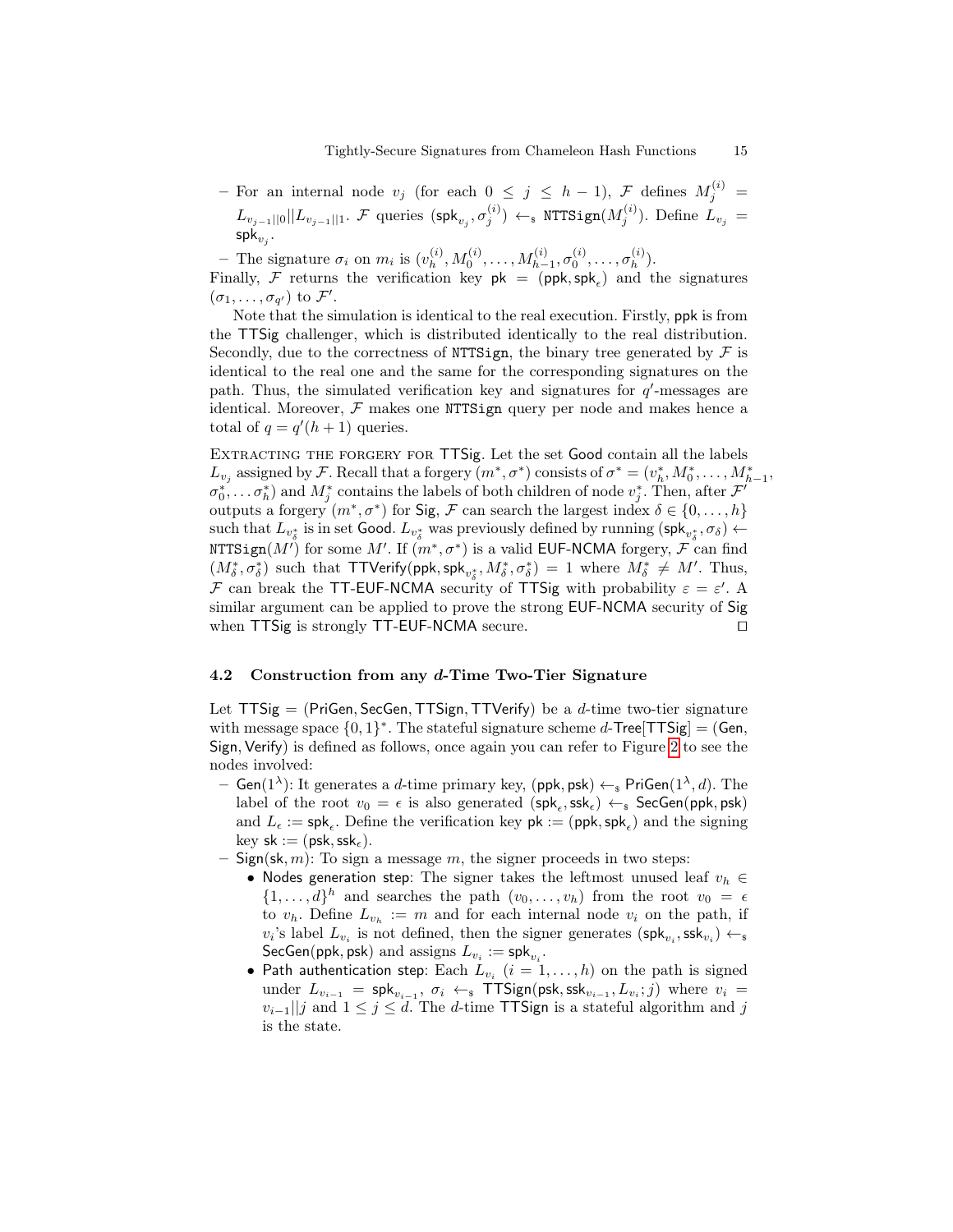#### 16 O. Blazy, S. Kakvi, E. Kiltz, and J. Pan

The signer returns  $\sigma = (v_h, L_{v_1}, \dots, L_{v_{h-1}}, \sigma_1, \dots, \sigma_h)$  as the signature of m. - Verify(pk,  $m, \sigma$ ): Parse  $\sigma = (v_h, L_{v_1}, \ldots, L_{v_h}, \sigma_1, \ldots, \sigma_h)$ . The verifier defines  $L_{v_h} := m$  and checks if TTVerify(ppk,  $L_{v_{i-1}}, L_{v_i}, \sigma_i; j) = 1$  for all  $i = 1, \ldots, h$ , where  $v_{i+1} = v_i || j \ (1 \leq j \leq d)$ . If that is true, then it outputs 1, otherwise 0. Here the *d*-time  $TTV$ erify is a stateful algorithm and *j* is the state.

The following theorem tightly reduces the non-adaptively security of d-Tree[TTSig] to the one of the d-time two-tier signature TTSig.

**Theorem 5.** If TTSig is  $(t, q, d, \varepsilon)$ -TT-EUF-NCMA secure, then Sig = d-Tree[TTSig] is  $(t', \varepsilon', q')$ -EUF-NCMA secure, where  $t' = t - O(hq'), \quad \varepsilon' = \varepsilon, \text{ and } q' = \frac{q}{h}.$ 

Proof. The security proof is a generalization of the proof of the Cramer-Damgård scheme [\[19\]](#page-16-8), and it is rather similar to the proof of Theorem [4.](#page-13-1) Therefore we only sketch it. The major difference between Sig and BinTree[TTSig] is that each internal node  $v$  in Sig uses a  $d$ -time signature to sign its  $d$ -many children one by one, while in  $\text{BinTree}[TTSig]$  each internal node v can only sign its both children one-time.

Assume  $\mathcal{F}'$  (t',  $\varepsilon'$ , q')-breaks EUF-NCMA-security of Sig. Then we construct  $F$  break TT-EUF-NCMA security of TTSig:

SIMULATION. Similar to the proof of Theorem [4,](#page-13-1) given  $q'$  messages,  $\mathcal F$  can simulate all the tree nodes and the signature on the path by asking the d-time signing oracle NTTSign in a bottom-up fashion. By the correctness of NTTSign, it is easy to see the simulation is identical to the Sig definition. Moreover,  $\mathcal F$  makes one NTTSign query per node and makes hence a total of  $q = q' \cdot h$  queries.

EXTRACTING THE FORGERY FOR TTSig. After  $\mathcal{F}'$  outputs a success forgery  $(m^*, \sigma^*)$ , F defines  $L_{v_{h+1}^*} := m^*$  and finds the forgery for TTSig following the same step in the proof of Theorem [4.](#page-13-1) Thus,  $\varepsilon = \varepsilon'$ . The contract of  $\Box$ 

# Acknowledgements

We thank Mihir Bellare for his valuable comments. Part of this work was done while Olivier Blazy was employed at Ruhr-University Bochum. All authors were (partially) funded by a Sofja Kovalevskaja Award of the Alexander von Humboldt Foundation and the German Federal Ministry for Education and Research. Jiaxin Pan was also partially funded by the German Israeli Foundation.

# References

- <span id="page-15-1"></span>1. M. Abe, B. David, M. Kohlweiss, R. Nishimaki, and M. Ohkubo. Tagged one-time signatures: Tight security and optimal tag size. In K. Kurosawa and G. Hanaoka, editors, Public Key Cryptography, volume 7778 of Lecture Notes in Computer Science, pages 312–331. Springer, 2013.
- <span id="page-15-0"></span>2. M. Abe, G. Fuchsbauer, J. Groth, K. Haralambiev, and M. Ohkubo. Structurepreserving signatures and commitments to group elements. In T. Rabin, editor, CRYPTO 2010, volume 6223 of LNCS, pages 209–236. Springer, Aug. 2010.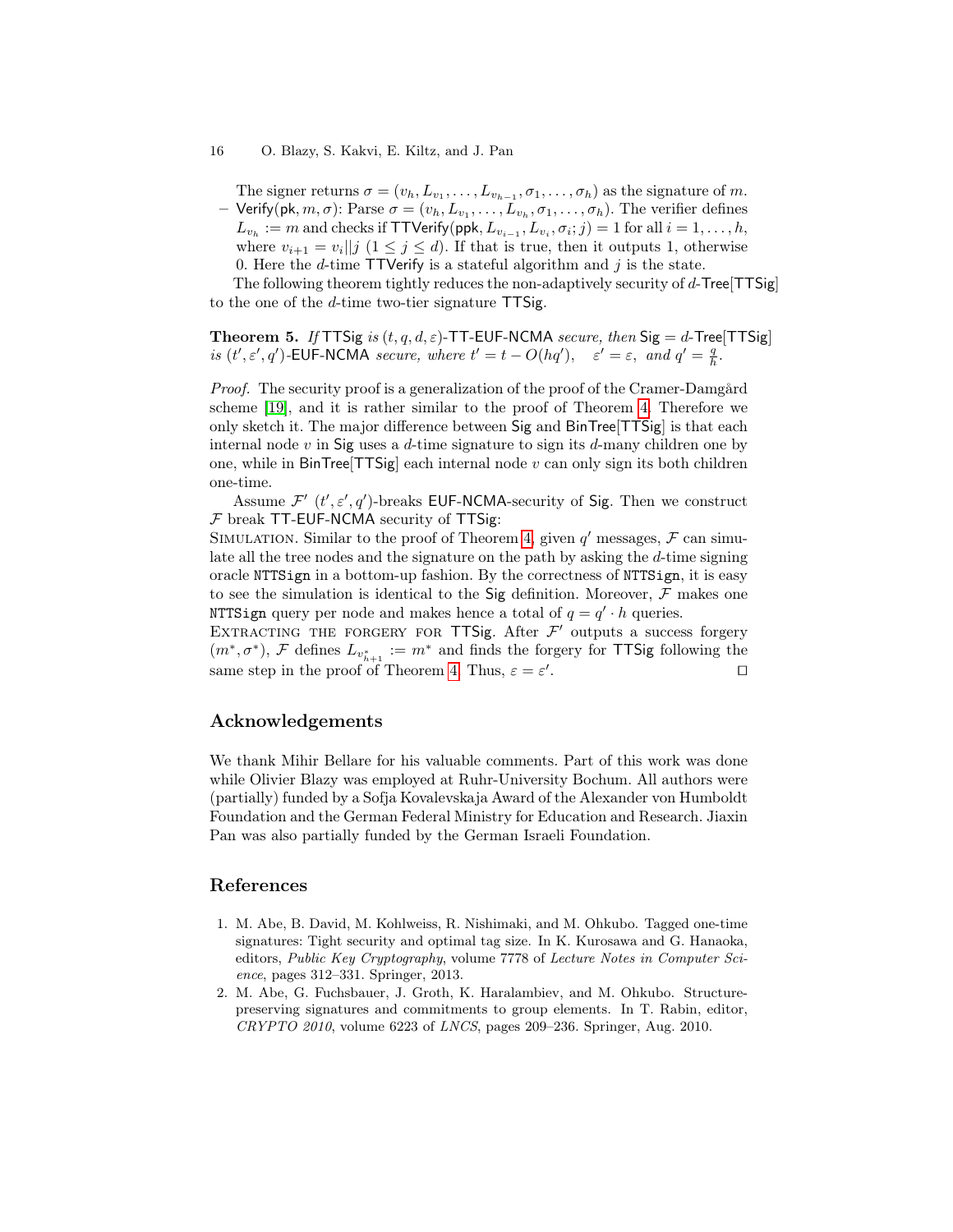- <span id="page-16-17"></span>3. C. Bader, D. Hofheinz, T. Jager, E. Kiltz, and Y. Li. Tightly-secure authenticated key exchange. Cryptology ePrint Archive, Report 2014/797, 2014.
- <span id="page-16-13"></span>4. M. Bellare and T. Ristov. A characterization of chameleon hash functions and new, efficient designs. Journal of Cryptology, 27(4):799–823, Oct. 2014.
- <span id="page-16-1"></span>5. M. Bellare and P. Rogaway. Random oracles are practical: A paradigm for designing efficient protocols. In V. Ashby, editor, ACM CCS 93, pages 62–73. ACM Press, Nov. 1993.
- <span id="page-16-0"></span>6. M. Bellare and P. Rogaway. The exact security of digital signatures: How to sign with RSA and Rabin. In U. M. Maurer, editor, *EUROCRYPT'96*, volume 1070 of LNCS, pages 399–416. Springer, May 1996.
- <span id="page-16-14"></span>7. M. Bellare and S. Shoup. Two-tier signatures, strongly unforgeable signatures, and Fiat-Shamir without random oracles. In T. Okamoto and X. Wang, editors, PKC 2007, volume 4450 of LNCS, pages 201–216. Springer, Apr. 2007.
- <span id="page-16-16"></span>8. O. Blazy, S. Kakvi, E. Kiltz, and J. Pan. Tightly-secure signatures from chameleon hash functions. Cryptology ePrint Archive, Report 2014/1021, 2014.
- <span id="page-16-11"></span>9. O. Blazy, E. Kiltz, and J. Pan. (Hierarchical) identity-based encryption from affine message authentication. In J. A. Garay and R. Gennaro, editors, CRYPTO 2014, Part I, volume 8616 of LNCS, pages 408-425. Springer, Aug. 2014.
- <span id="page-16-6"></span>10. D. Boneh and X. Boyen. Short signatures without random oracles. In C. Cachin and J. Camenisch, editors, EUROCRYPT 2004, volume 3027 of LNCS, pages 56– 73. Springer, May 2004.
- <span id="page-16-15"></span>11. D. Boneh and X. Boyen. Short signatures without random oracles and the SDH assumption in bilinear groups. Journal of Cryptology, 21(2):149–177, Apr. 2008.
- <span id="page-16-18"></span>12. D. Boneh, X. Boyen, and H. Shacham. Short group signatures. In M. Franklin, editor,  $CRYPTO$  2004, volume 3152 of LNCS, pages 41–55. Springer, Aug. 2004.
- <span id="page-16-10"></span>13. D. Boneh, I. Mironov, and V. Shoup. A secure signature scheme from bilinear maps. In M. Joye, editor, CT-RSA 2003, volume 2612 of LNCS, pages 98–110. Springer, Apr. 2003.
- <span id="page-16-2"></span>14. R. Canetti, O. Goldreich, and S. Halevi. The random oracle methodology, revisited (preliminary version). In 30th ACM STOC, pages 209–218. ACM Press, May 1998.
- <span id="page-16-7"></span>15. D. Cash, D. Hofheinz, E. Kiltz, and C. Peikert. Bonsai trees, or how to delegate a lattice basis. In H. Gilbert, editor, EUROCRYPT 2010, volume 6110 of LNCS, pages 523–552. Springer, May 2010.
- <span id="page-16-9"></span>16. D. Catalano and R. Gennaro. Cramer-Damgård signatures revisited: Efficient flattree signatures based on factoring. In S. Vaudenay, editor, PKC 2005, volume 3386 of LNCS, pages 313–327. Springer, Jan. 2005.
- <span id="page-16-12"></span>17. J. Chen and H. Wee. Fully, (almost) tightly secure IBE and dual system groups. In R. Canetti and J. A. Garay, editors, CRYPTO 2013, Part II, volume 8043 of LNCS, pages 435–460. Springer, Aug. 2013.
- <span id="page-16-4"></span>18. B. Chevallier-Mames and M. Joye. A practical and tightly secure signature scheme without hash function. In M. Abe, editor, CT-RSA 2007, volume 4377 of LNCS, pages 339–356. Springer, Feb. 2007.
- <span id="page-16-8"></span>19. R. Cramer and I. Damgård. New generation of secure and practical RSA-based signatures. In N. Koblitz, editor, CRYPTO'96, volume 1109 of LNCS, pages 173– 185. Springer, Aug. 1996.
- <span id="page-16-5"></span>20. R. Cramer and V. Shoup. Signature schemes based on the strong RSA assumption. In ACM CCS 99, pages 46–51. ACM Press, Nov. 1999.
- <span id="page-16-3"></span>21. Y. Dodis, R. Oliveira, and K. Pietrzak. On the generic insecurity of the full domain hash. In V. Shoup, editor, CRYPTO 2005, volume 3621 of LNCS, pages 449–466. Springer, Aug. 2005.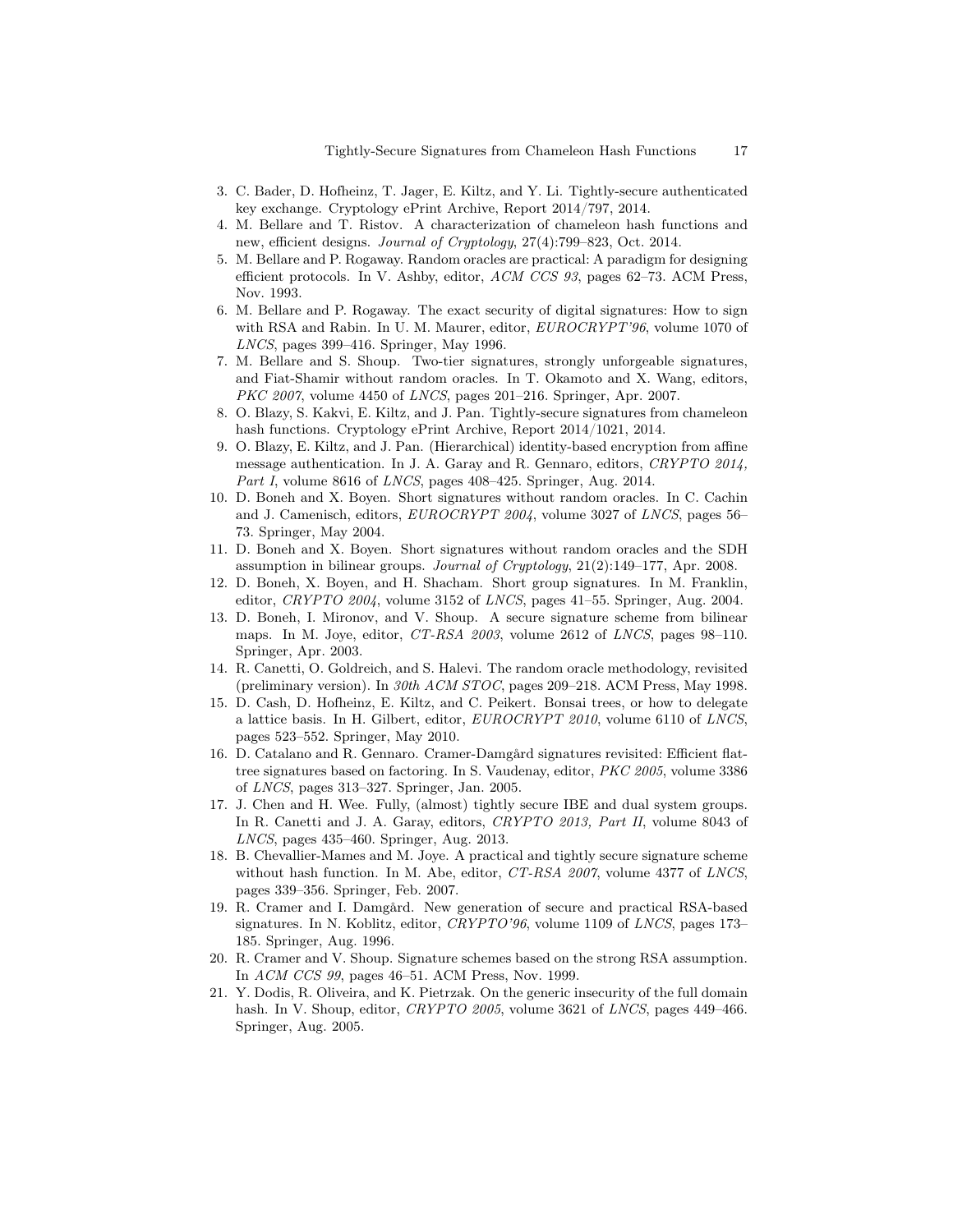- 18 O. Blazy, S. Kakvi, E. Kiltz, and J. Pan
- <span id="page-17-2"></span>22. C. Dwork and M. Naor. An efficient existentially unforgeable signature scheme and its applications. In Y. Desmedt, editor, CRYPTO'94, volume 839 of LNCS, pages 234–246. Springer, Aug. 1994.
- <span id="page-17-10"></span>23. A. Escala, G. Herold, E. Kiltz, C. Rafols, and J. Villar. An Algebraic Framework for Diffie-Hellman Assumptions. In R. Canetti and J. A. Garay, editors, CRYPTO 2013, volume 8043 of LNCS, pages 449–475. Springer, Aug. 2013.
- <span id="page-17-14"></span>24. C. Gentry, C. Peikert, and V. Vaikuntanathan. Trapdoors for hard lattices and new cryptographic constructions. In R. E. Ladner and C. Dwork, editors,  $\sqrt{4}$ th ACM STOC, pages 197–206. ACM Press, May 2008.
- <span id="page-17-0"></span>25. E.-J. Goh, S. Jarecki, J. Katz, and N. Wang. Efficient signature schemes with tight reductions to the Diffie-Hellman problems. Journal of Cryptology, 20(4):493–514, Oct. 2007.
- <span id="page-17-11"></span>26. O. Goldreich. Two remarks concerning the Goldwasser-Micali-Rivest signature scheme. In A. M. Odlyzko, editor, CRYPTO'86, volume 263 of LNCS, pages 104– 110. Springer, Aug. 1986.
- <span id="page-17-1"></span>27. S. Goldwasser, S. Micali, and R. L. Rivest. A digital signature scheme secure against adaptive chosen-message attacks. SIAM Journal on Computing, 17(2):281– 308, Apr. 1988.
- <span id="page-17-17"></span>28. J. Groth. Simulation-sound NIZK proofs for a practical language and constant size group signatures. In X. Lai and K. Chen, editors, ASIACRYPT 2006, volume 4284 of LNCS, pages 444–459. Springer, Dec. 2006.
- <span id="page-17-15"></span>29. J. Groth and A. Sahai. Efficient non-interactive proof systems for bilinear groups. In N. P. Smart, editor, EUROCRYPT 2008, volume 4965 of LNCS, pages 415–432. Springer, Apr. 2008.
- <span id="page-17-6"></span>30. D. Hofheinz and T. Jager. Tightly secure signatures and public-key encryption. In R. Safavi-Naini and R. Canetti, editors, CRYPTO 2012, volume 7417 of LNCS, pages 590–607. Springer, Aug. 2012.
- <span id="page-17-4"></span>31. D. Hofheinz, T. Jager, and E. Kiltz. Short signatures from weaker assumptions. In D. H. Lee and X. Wang, editors, ASIACRYPT 2011, volume 7073 of LNCS, pages 647–666. Springer, Dec. 2011.
- <span id="page-17-3"></span>32. S. Hohenberger and B. Waters. Realizing hash-and-sign signatures under standard assumptions. In A. Joux, editor, EUROCRYPT 2009, volume 5479 of LNCS, pages 333–350. Springer, Apr. 2009.
- <span id="page-17-9"></span>33. S. Hohenberger and B. Waters. Short and stateless signatures from the RSA assumption. In S. Halevi, editor, CRYPTO 2009, volume 5677 of LNCS, pages 654–670. Springer, Aug. 2009.
- <span id="page-17-12"></span>34. J. Katz. Digital Signatures. Springer, 2010.
- <span id="page-17-7"></span>35. H. Krawczyk and T. Rabin. Chameleon signatures. In NDSS 2000. The Internet Society, Feb. 2000.
- <span id="page-17-16"></span>36. Y. Lindell. A simpler construction of cca2-secure public-key encryption under general assumptions. In E. Biham, editor, EUROCRYPT 2003, volume 2656 of LNCS, pages 241–254. Springer, May 2003.
- <span id="page-17-8"></span>37. R. C. Merkle. A certified digital signature. In G. Brassard, editor, CRYPTO'89, volume 435 of LNCS, pages 218–238. Springer, Aug. 1989.
- <span id="page-17-5"></span>38. D. Micciancio and C. Peikert. Trapdoors for lattices: Simpler, tighter, faster, smaller. In D. Pointcheval and T. Johansson, editors, EUROCRYPT 2012, volume 7237 of LNCS, pages 700–718. Springer, Apr. 2012.
- <span id="page-17-13"></span>39. D. Micciancio and O. Regev. Worst-case to average-case reductions based on Gaussian measures. In 45th FOCS, pages 372–381. IEEE Computer Society Press, Oct. 2004.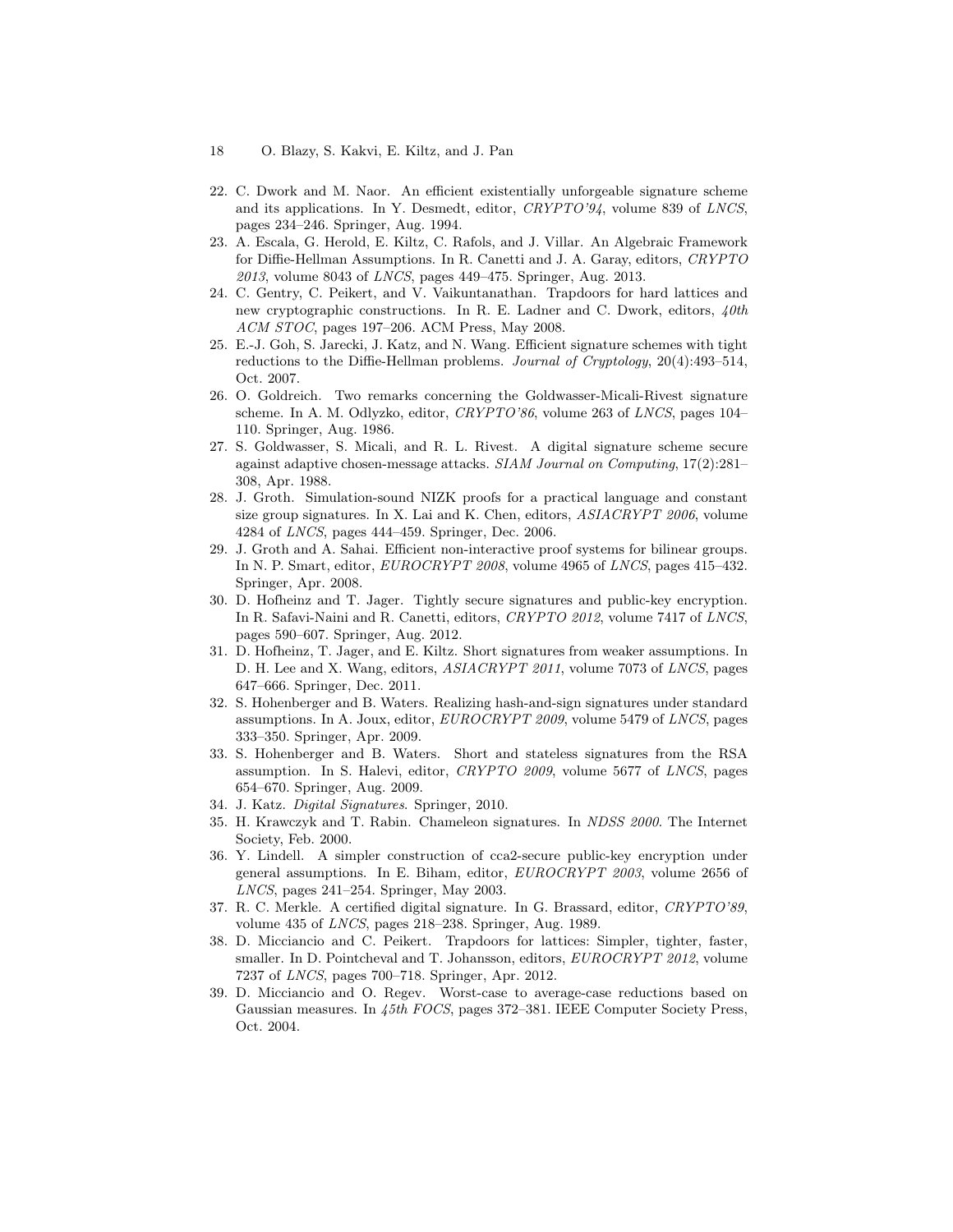- <span id="page-18-4"></span>40. P. Mohassel. One-time signatures and chameleon hash functions. In A. Biryukov, G. Gong, and D. R. Stinson, editors, SAC 2010, volume 6544 of LNCS, pages 302–319. Springer, Aug. 2010.
- <span id="page-18-3"></span>41. M. Naor and M. Yung. Universal one-way hash functions and their cryptographic applications. In 21st ACM STOC, pages 33–43. ACM Press, May 1989.
- <span id="page-18-6"></span>42. M. Naor and M. Yung. Public-key cryptosystems provably secure against chosen ciphertext attacks. In 22nd ACM STOC, pages 427–437. ACM Press, May 1990.
- <span id="page-18-1"></span>43. J. Rompel. One-way functions are necessary and sufficient for secure signatures. In 22nd ACM STOC, pages 387–394. ACM Press, May 1990.
- <span id="page-18-0"></span>44. S. Schäge. Tight proofs for signature schemes without random oracles. In K. G. Paterson, editor, EUROCRYPT 2011, volume 6632 of LNCS, pages 189–206. Springer, May 2011.
- <span id="page-18-2"></span>45. B. R. Waters. Efficient identity-based encryption without random oracles. In R. Cramer, editor, EUROCRYPT 2005, volume 3494 of LNCS, pages 114–127. Springer, May 2005.

# <span id="page-18-5"></span>A Hardness Assumptions

We now define the hardness assumptions that we have used in our results.

Group generator algorithms. We define an algorithm GroupGen, that on input of  $1^{\lambda}$  gives us  $\mathcal{G} = (\mathbb{G}, g, p)$ , such that  $\mathbb{G} = \langle g \rangle$  is a multiplicative group of order p and  $\log p = \lambda$ .

Let PGroupGen be an algorithm that on input  $1^{\lambda}$  outputs a description of a bilinear group  $\mathcal{PG} = (\mathbb{G}, \mathbb{G}_T, g, p, e)$  such that  $\mathbb{G} = \langle g \rangle$  and  $\mathbb{G}_T$  are two cyclic groups of prime-order p and  $e : \mathbb{G} \times \mathbb{G} \to \mathbb{G}$  is a bilinear pairing satisfying the following properties:

- 1.  $\mathbb{G}_T = \langle e(g, g) \rangle$  (in particular  $e(g, g) \neq 1$ ).
- 2.  $\forall a, b \in \mathbb{Z}_p, e(g^a, g^b) = e(g, g)^{ab}$ .

We now discuss the computational assumptions that we use in this setting. All the assumptions below are defined relative to either GroupGen or PGroupGen. For compactness, we use the Setup algorithm, which can be in either setting.

Linear Assumption. The linear assumption, denoted by LIN, states that given three random generators  $g, h, k$  of  $\mathbb{G}$  and a tuple  $(g^u, h^v, k^c)$  where  $u, v \in_R \mathbb{Z}_p$ and  $c = u + v$  or random in  $\mathbb{Z}_p$ , it is hard for the adversary A to guess  $c = u + v$ or c is random. LIN is said to be  $(t, \varepsilon)$ -hard if for all adversaries A running in time at most  $t$ , we have

$$
\Pr\left[\mathcal{A}(g,h,k,(g^u,h^v,k^c))_{\$}\to\ 'c=u+v'\text{ or not}\right]\leq\varepsilon.
$$

Computational Diffie-Hellman Assumption. The Computational Diffie-Hellman Assumption, denoted by CDH, states that given  $\mathcal{G} = (\mathbb{G}, g, p)$  and elements  $g^a, g^b$ , it is hard to compute  $g^{ab}$ . CDH is said to be  $(t, \varepsilon)$ -hard if for all adversaries  $A$  running in time at most  $t$ , we have

$$
\Pr\left[\mathcal{G} \leftarrow_{\textbf{s}} \textsf{Setup}(1^{\lambda}), a, b \in_{\textit{R}} \mathbb{Z}_p : g^{ab} \leftarrow_{\textbf{s}} \mathcal{A}(\mathcal{G}, g^a, g^b)\right] \leq \varepsilon.
$$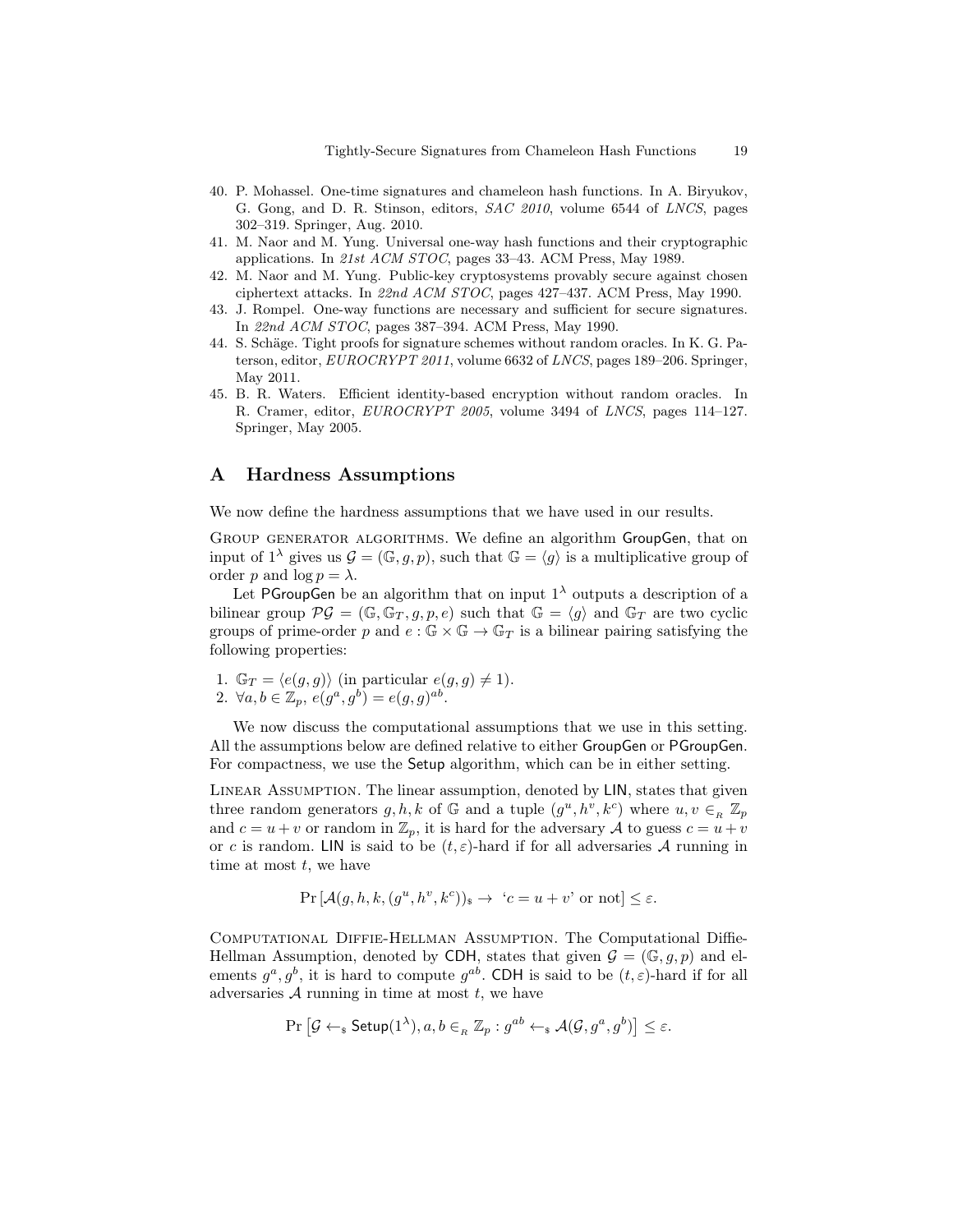f-Computational Diffie-Hellman Inversion Assumption. The f- Computational Diffie-Hellman Inversion Assumption, denoted by f-CDHI, states that given  $\mathcal{G} = (\mathbb{G}, g, p)$  and elements  $g^x, g^{x^2}, g^{x^3}, \ldots, g^{x^f}$ , it is hard to compute  $(g^{\frac{1}{x}})$ . f-CDHI is said to be  $(t, \varepsilon)$ -hard if for all adversaries A running in time at most t, we have

$$
\Pr\left[\mathcal{G} \leftarrow_\$ \mathsf{Setup}(1^\lambda), x \in_{\scriptscriptstyle R} \mathbb{Z}_p : g^\frac{1}{x} \leftarrow_\$ \mathcal{A}(\mathcal{G}, g^x, g^{x^2}, g^{x^3}, \ldots g^{x^f})\right] \leq \varepsilon.
$$

We note that 1-CDHI is tightly equivalent to CDH.

RSA Assumption. The RSA Assumptions, denoted by RSA, states that given  $(N, e, x^e)$ , where N is a random  $\lambda$ -bit RSA modulus generated by an algorithm RSAGen(1<sup> $\lambda$ </sup>) and  $x \in R \mathbb{Z}_N^*$ , it is hard to compute x. RSA is said to be  $(t, \varepsilon)$ -hard, if for all adversaries  $A$  running in time at most  $t$ , we have:

$$
\Pr\left[(N,e) \leftarrow_\$ \text{RSAGen}(1^\lambda), x \in_{\scriptscriptstyle R} \mathbb{Z}_N^*: x = \mathcal{A}(N,e,x^e) \right] \leq \varepsilon.
$$

LATTICES AND SIS ASSUMPTION. for integers  $\lambda$ , m and for a prime p, let  $\mathbf{A} \in$  $\mathbb{Z}_p^{\lambda \times m}$ . The *m*-dimensional integer lattice  $\Lambda^{\perp}(\mathbf{A})$  is defined as

$$
\Lambda^{\perp}(\mathbf{A}) := \{ \mathbf{z} \in \mathbb{Z}^m : \mathbf{A}\mathbf{z} = \mathbf{0} \bmod p \}.
$$

For any  $\mathbf{u} \in \mathbb{Z}_p^{\lambda}$ , define the coset

$$
\Lambda_{\mathbf{u}}^{\perp}(\mathbf{A}) := \{ \mathbf{z} \in \mathbb{Z}^m : \mathbf{A}\mathbf{z} = \mathbf{u} \bmod p \}.
$$

The *short integer solution* problem  $\text{SIS}_{p,\beta}$  ( $\beta > 0$ ) is an average-case version of the approximate shortest vector problem on  $\Lambda^{\perp}(\mathbf{A})$ . It states that, given a uniformly random  $\mathbf{A} \in \mathbb{Z}_p^{\lambda \times m}$  for  $m = \text{poly}(\lambda)$ , find a non-zero  $\mathbf{z} \in \Lambda^{\perp}(\mathbf{A})$  and  $\|\mathbf{z}\| \leq \beta$ , where  $\|\cdot\|$  is the Euclidean norm. SIS<sub>p, $\beta$ </sub> is  $(t, \varepsilon)$ -hard if all adversaries with running time t have a success probability of at most  $\varepsilon$ . It has been shown if  $p \ge \beta \sqrt{\lambda} \cdot \omega(\sqrt{\log \lambda})$  then solving  $\textsf{SIS}_{p,\beta}$  is at least as hard as approximating the Shortest Independent Vectors Problem within approximation factor  $\tilde{O}(\beta\sqrt{\lambda})$  in worst case [\[39](#page-17-13)[,24\]](#page-17-14).

Let  $D_{\mathbb{Z}^m,s}$  be the Gaussian distribution over  $\mathbb{Z}^m$  with center **0** and parameter s and, similarly, let  $D_{\Lambda^{\perp}({\bf A}),s}$  be the Gaussian distribution over  $\Lambda^{\perp}({\bf A})$  with center 0 and parameter s.

The following lemmas are useful for the definition and the security proof of our scheme.

<span id="page-19-0"></span>Lemma 1 (Theorem 5.1 of [\[38\]](#page-17-5)). There is an efficient randomized algorithm GenTrap<sup>D</sup>(1<sup> $\lambda$ </sup>, 1<sup>m</sup>, p) that, given any integers  $\lambda \geq 1$ ,  $p \geq 2$ , and sufficiently large  $m = O(\lambda \log p)$ , outputs a parity-check matrix  $\mathbf{A} \in \mathbb{Z}_p^{\lambda \times m}$  and a trapdoor  $\mathbf{R}$  such that the distribution of **A** is negl( $\lambda$ )-far from uniform and **R** is sampled from the Gaussian D.

Gaussian D.<br>Moreover, for any  $y \in \mathbb{Z}_p^{\lambda}$  and large enough  $s = O(\sqrt{\lambda \log p})$ , there is an efficient randomized algorithm  $\textsf{SampleD}(\mathbf{R}, \mathbf{A}, \mathbf{y}, s)$  that samples from a distribution with negl( $\lambda$ ) statistical distance of  $D_{\Lambda_{\mathbf{y}}^{\perp}(\mathbf{A}),s\cdot\omega(\sqrt{\log\lambda})}$ .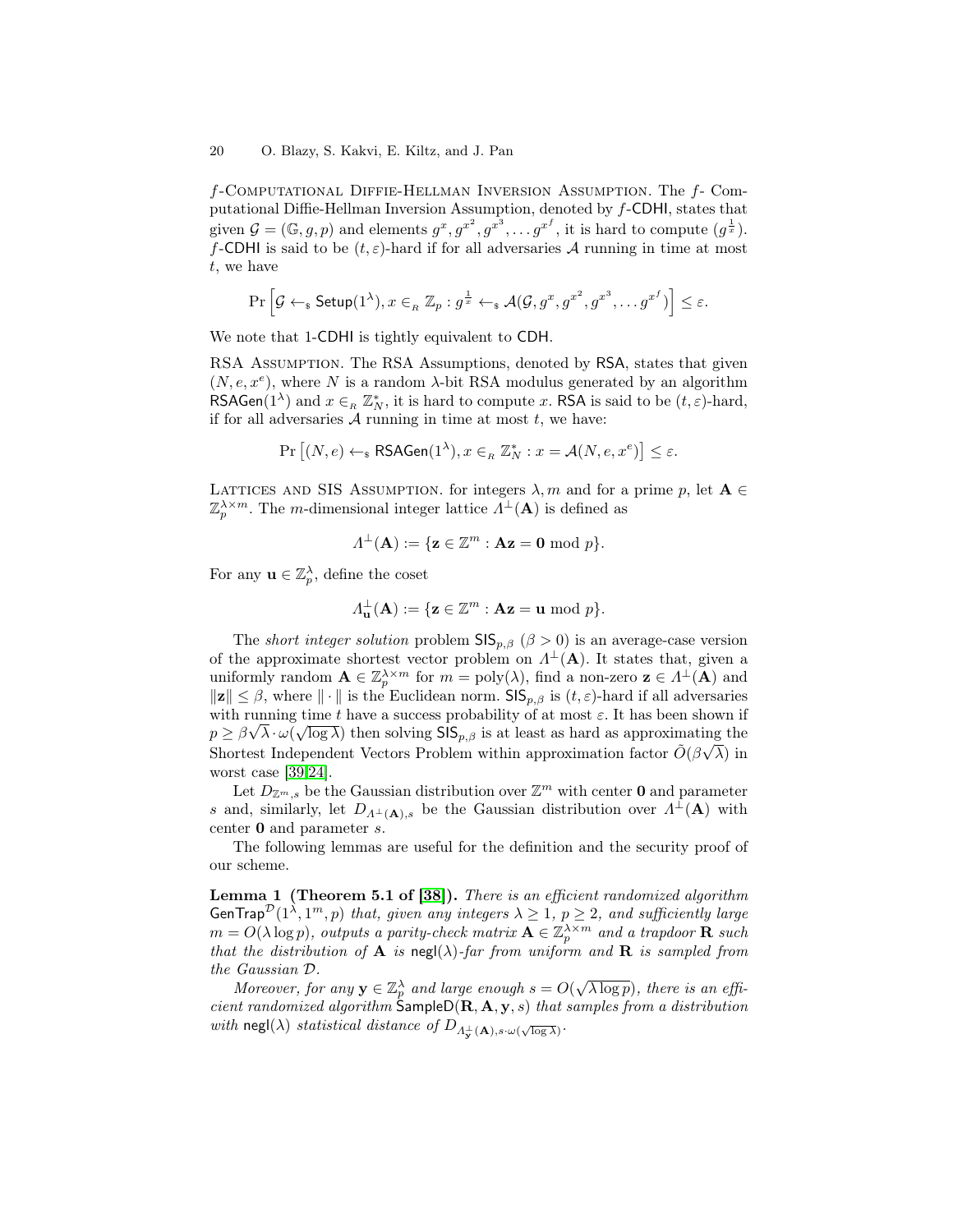<span id="page-20-1"></span>Lemma 2 (Lemma 4.4 of [\[39\]](#page-17-13)). Let  $\mathbf{x} \leftarrow D_{\Lambda^{\perp}(\mathbf{A}),s}$  where  $\mathbf{A} \in \mathbb{Z}_p^{\lambda \times m}$ . Then **Example 1.4 C** (**Bernifica** 4.4 **C** (**B**). Let  $\mathbf{x} \leftarrow D_A$ .<br>the probability that  $\|\mathbf{x}\| > s\sqrt{m}$  is negligible in  $\lambda$ .

<span id="page-20-2"></span>**Lemma 3** (Corollary 5.4 of [\[24\]](#page-17-14)). Let  $\lambda$  be a positive integer and p be a prime, and let integer  $m \geq 2\lambda \log p$ . Then for all but a  $2p^{-\lambda}$  fraction of all  $\mathbf{A} \in \mathbb{Z}_p^{\lambda \times m}$ and for any  $s \ge \omega(\sqrt{\log m})$ , the distribution of the syndrome  $y = Ax \mod p$  is statically close to uniform over  $\mathbb{Z}_p^{\lambda}$ , where **x** is from  $D_{\mathbb{Z}^m,s}$ .

# <span id="page-20-0"></span>B Applications

In this appendix we show some applications of our almost structure-preserving signature scheme  $\text{Sig}_{d,f\text{-CDHI}} = d\text{-Tree}[\text{TTSig}_{f\text{-CDHI}}]$  and we get a more efficient tightly-secure CCA encryption in the multi-user and multi-challenge setting.

A Structure-Preserving signature over a bilinear group [\[2\]](#page-15-0) considers signatures fully compatible with the Groth-Sahai methodology. Such signatures assume that messages, signatures and verification keys are in the same space  $(\mathbb{G})$ and that verification can be expressed as simple pairing product equations.

When someone wants to commit to a signature, the naive approach consists in computing the signature, and then committing individually to each component of the signature. However, in many signature schemes, like ours, parts of the signature do not require the knowledge of the secret key and therefore do not require to be committed.<sup>[5](#page-20-3)</sup> In the following, we relax the definition of structure preserving signatures and consider signatures where the verification equation is a pairing product equation in the elements that have to be committed. (To be more specific, we will allow hash values and scalars to appear in the verification equation as long as they are uncommitted/public values.)

In a symmetric bilinear group  $\mathcal{PG} = (p, \mathbb{G}, g, \mathbb{G}_T, e)$ , a Pairing-Product Equation is an equation of the form:  $\prod_{i=1}^n e(X_i, A_i) \cdot \prod_{i=1}^n \prod_{j=i}^n e(X_i, X_j)^{\gamma_{i,j}} = t_T$ , where  $A_i$  are public group elements in  $\mathbb{G}$ ,  $\gamma_{i,j}$  are public scalars in  $\mathbb{Z}_p$ ,  $t_T$  is a public element in the target group  $\mathbb{G}_T$ , and  $X_i$  are variables in  $\mathbb{G}$ . In [\[29\]](#page-17-15), the authors have shown how to build Non-Interactive Zero-Knowledge Proofs of Knowledge of solutions of such equations and have proven that their construction can be improved in the linear case ( $\gamma = 0$ ).

### B.1 Tight Simulation-Sound NIZK in Pairing Groups

In this subsection, we revisit a technique introduced in [\[36,](#page-17-16)[28\]](#page-17-17) to obtain simulationsound NIZK (also used in [\[30\]](#page-17-6)) and instantiate it with our new signature scheme  $Sig_{d,f-CDHI}.$ 

A Simulation-Sound Non-Interactive Zero-Knowledge (SSNIZK) Proofs of Knowledge, is a standard NIZK where the soundness holds even if the simulator is given simulated proofs.

<span id="page-20-3"></span><sup>&</sup>lt;sup>5</sup> A good illustration consists in considering a Waters signature:  $\sigma_1 = \textsf{sk}F(m)^s, \sigma_2 =$  $g^s$ , committing  $\sigma_1$  into  $C_1$  is enough to completely hide the signature.  $(C_1, \sigma_2)$  leaks

no information on the validity of the signature.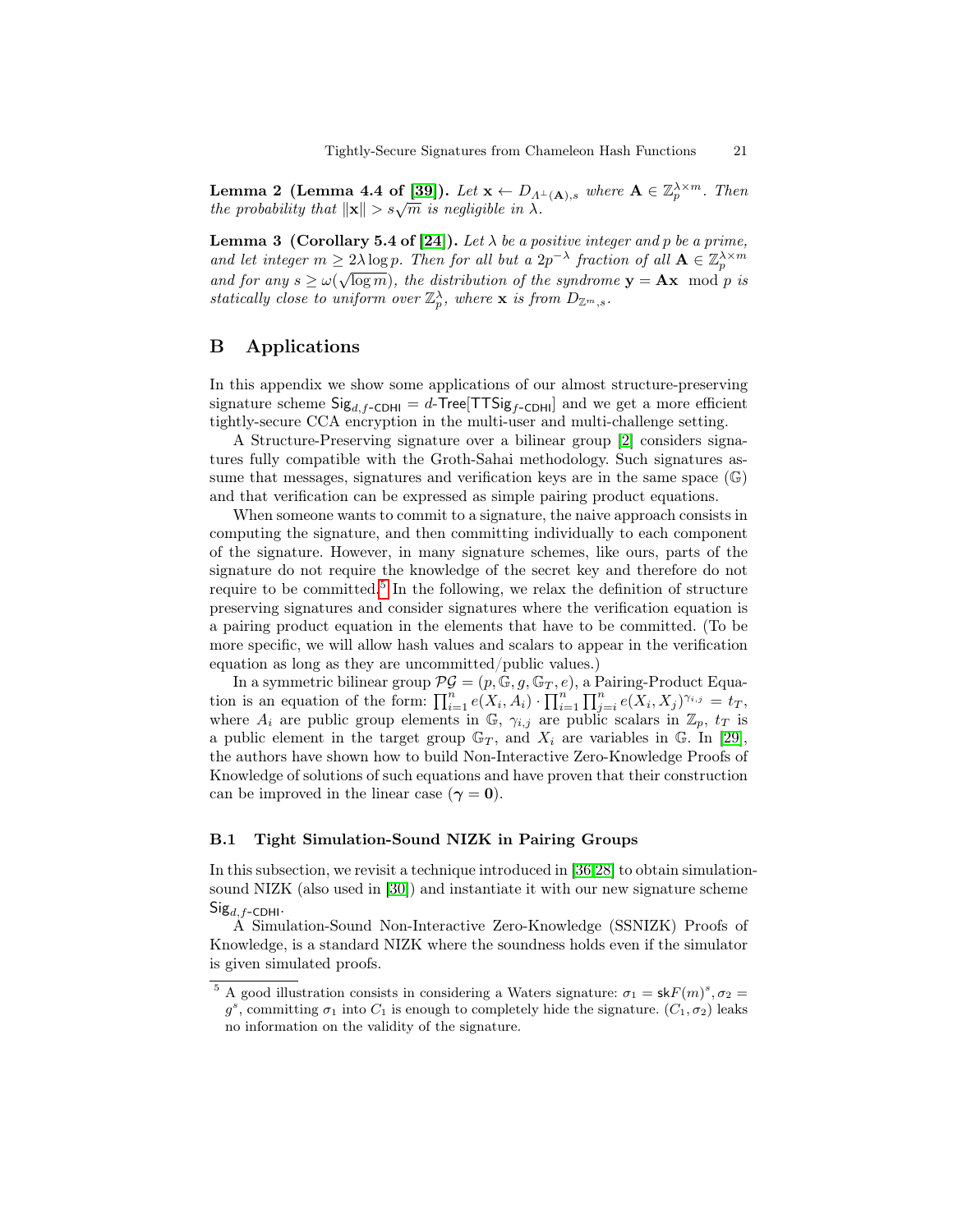We build SSNIZK Proofs of Knowledge to prove that variables X verify a set of Pairing-Product Equations  $S$ , for which we combine our non-adaptive signature scheme, a one-time two-tier signature (to make it adaptively secure) and Groth-Sahai Proofs of Knowledge [\[29\]](#page-17-15).

The verification of the validity of our signature can be viewed as several linear Pairing-Product Equations. This will allow us to greatly improve the efficiency of the SSNIZK Proof of Knowledge.

Roadmap of the technique To construct a Simulation-Sound proof that some variables X verify a set  $\mathcal S$  of equations, one uses the following roadmap assuming the crs contains crs<sub>GS</sub>, a verification key pk for the Structure-Preserving Signature scheme Sig, and the prover already possesses a pair of primary keys psk, ppk for a one-time two-tier signature scheme  $S_1$ .

- 1. Generates a secondary signing/verification key pair (ssk,spk) for the onetime two-tier signature
- 2. Commits to a random tuple of elements  $R$  corresponding to a signature (the tuple should be random, but the size and type of elements committed should be consistent with what is expected from a signature).
- 3. Generates a Groth-Sahai proof  $\pi$ , that either X verifies this set S, or that R is a valid signature under pk in the crs of the verification key spk of the one-time signature scheme.
- 4. He then sends this Groth-Sahai proof  $\pi$ , the verification key of the one-time signature, a one-time signature under psk, ssk of everything.

Referring to [\[30\]](#page-17-6), it can be shown that this scheme is Zero-Knowledge under the indistinguishability of the two types of Groth-Sahai crs, and that both the simulation-soundness and the soundness come from the unforgeability of two kind of signatures. The reductions inherit the tightness of the underlying signature schemes.

Instantiation from f-CDHI and efficiency comparison We now use our non-adaptive structure-preserving signature scheme based on f-CDHI (obtained by combining the d-time two-tier signature presented in Section [3.2,](#page-8-1) and the transformation from [4.2\)](#page-14-0), together with the Strong one-time two-tier signature based on DLOG (see Section [3.1](#page-7-0) with a DLOG-based Chameleon Hash), we obtain:

- $ZK$ . Setup(1<sup> $\lambda$ </sup>): generates a crs consisting of a bilinear group  $(p, \mathbb{G}, g, \mathbb{G}_T, e)$ , an extra generator  $\tilde{g}$  for the  $\mathsf{ppk}_{\mathcal{S}_1}$  of the one-time signature scheme, a collision resistant Hash Function  $H$ , a Groth-Sahai CRS crs $_{GS}$  and the verification key  $pk = g_{i \in [1,c]}^x$  for a Structure-Preserving Signature Scheme, which is also strongly unforgeable. The prover possesses a pair ( $psk = \alpha$ ,  $ppk = \tilde{g}$ )  $g^{\alpha}$ ).
- $-$  ZK.Prove(crs, S, X): where X is a set of variables satisfying the set of equations  $S$ . First this samples a fresh secondary key pair for the strong adaptive

<sup>22</sup> O. Blazy, S. Kakvi, E. Kiltz, and J. Pan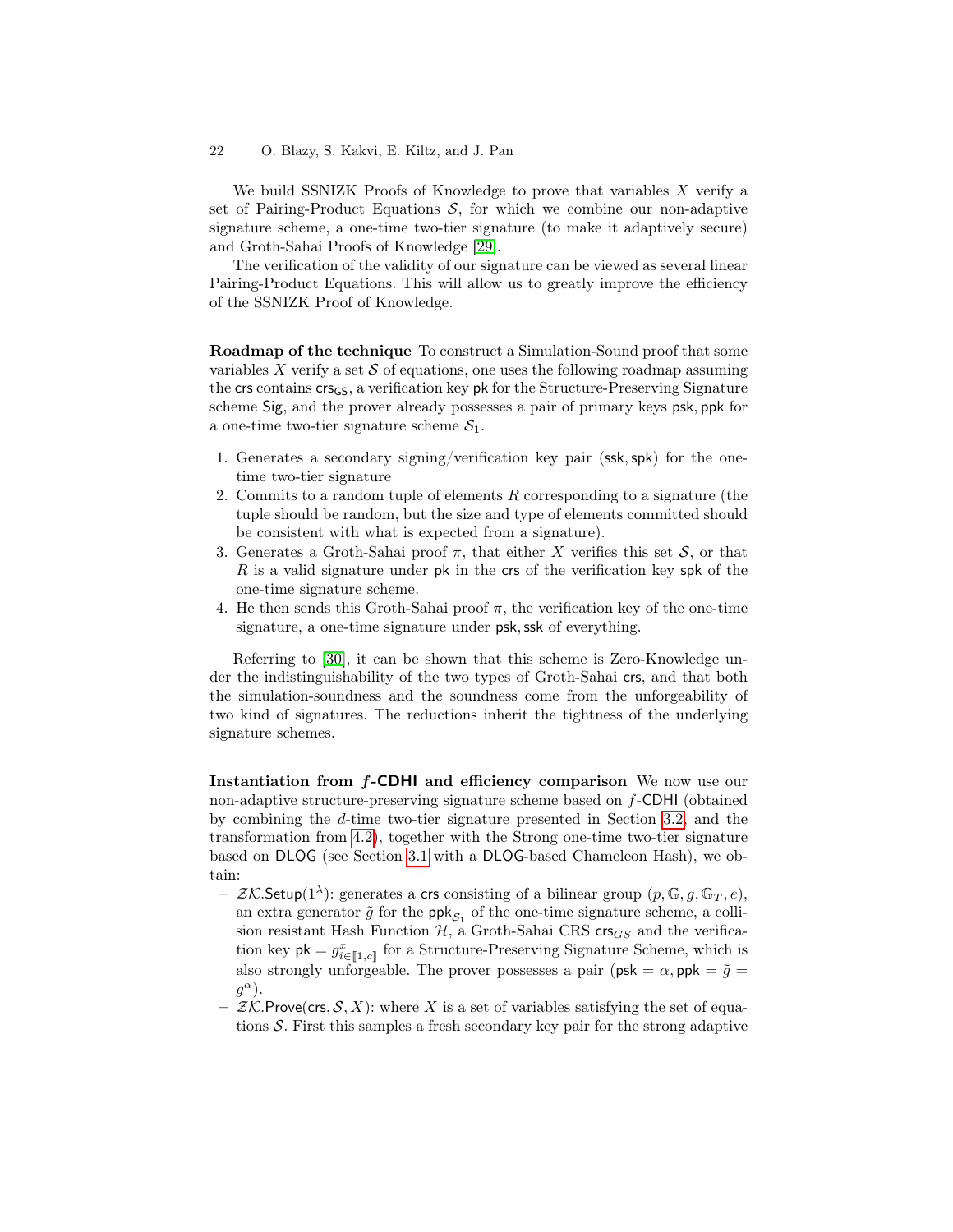one-time two-tier signature scheme: a pair  $(ssk_{S_1} = (\eta, \mu), \mathsf{spk}_{S_1} = \tilde{g}^{\eta} g^{\mu})$  for  $\eta, \mu \in_R \mathbb{Z}_p$ .

It then computes a Groth-Sahai proof  $\pi$ <sub>GS</sub> stating that either X satisfies S, or that  $\sigma$  is a valid signature on  $\mathsf{spk}_{S_1}$ , by picking a fresh leaf in the signature tree, and generating a commitment  $\sigma$  of random values emulating a signature on the path (random group elements  $\mathsf{spk}_i \in_R \mathbb{G}$  for the nodes of the tree on the path, reusing those already chosen on the shared path in previous proofs), a random scalar  $t$  for the one-time signature of  $\mathsf{spk}_{\mathcal{S}_1}$  on the leaf, and  $h+1$  commitments to fictive signature  $S_i$  of  $\mathsf{spk}_{i+1}$  valid under  ${\sf spk}_i$ . The proof consists of  $h+1$  proofs of linear pairing product equations, so  $3h + 3$  group elements only where h is the depth of the tree  $(h = \lambda / \log(d)).$ It then sends  $\pi = \pi_{\mathsf{GS}}, \mathsf{spk}_{\mathcal{S}_1}, \sigma_{\mathsf{spk}_{\mathcal{S}_1}}(\pi_{\mathsf{GS}}).$ 

–  $ZK$ . Verify(crs,  $S$ ,  $\pi$ ), checks the validity of the one-time two-tier signature, and then the validity of the Groth-Sahai proof.

The principal difference between this approach and the one in [\[30\]](#page-17-6) resides in the signature scheme, in particular the sizes thereof. Their signature requires 10 group elements per node; to hide the signature, 6 of them have to be committed, resulting in 22 elements per node. The verification equation is a quadratic pairing product-equation, hence the sub-proof requires 9 group elements per node. The proof on the committed signature requires overall roughly  $31\lambda$  group elements.

Recently, Abe et al. [\[1\]](#page-15-1) have presented an optimization on this initial construction. They evaluated the cost of their corresponding part as roughly  $21\lambda$  + 27. (They presented several construction, but the others are either less efficient and/or not tight)

On the other hand, our signature based on  $f$ -CDHI requires two group elements per node (the child verification key and the signature itself) and one group element and a scalar for the last node. We need to hide one of these elements for each node. This means that we need 4 elements per node, and 3 group elements and a scalar for the last one. As explained previously, the verification equation can be viewed in this case as a linear pairing-product equation so on each node the proof consists of 3 group elements. We end up with a proof on the committed signature consisting of  $(7\lambda)/\log(d) + 7$  group elements and 1 scalar. This is where, the trade-off comes into play, for a fair comparison to previous schemes, we need a signature relying on an equivalent assumption, as they are based on LIN, we need to rely on CDH, so  $f = 1$ -CDHI, we also want to have a reasonable sized CRS, so minimize  $d/f$ , and take  $d = 2$ . In the end, we can show that by increasing the CRS size by one element, we manage to reduce the size of the proofs by a factor 3.

### B.2 Tight Multi-Challenge (and Multi-User) IND-CCA Scheme

IND-CCA encryption is a very useful primitive, but in some contexts, one may wish to give even more power to the adversary, he might be allowed to give q challenge tuples and only answer on one of them, or he might ask the challenges to be run on  $\mu$  encryption keys. There is a transformation based on the